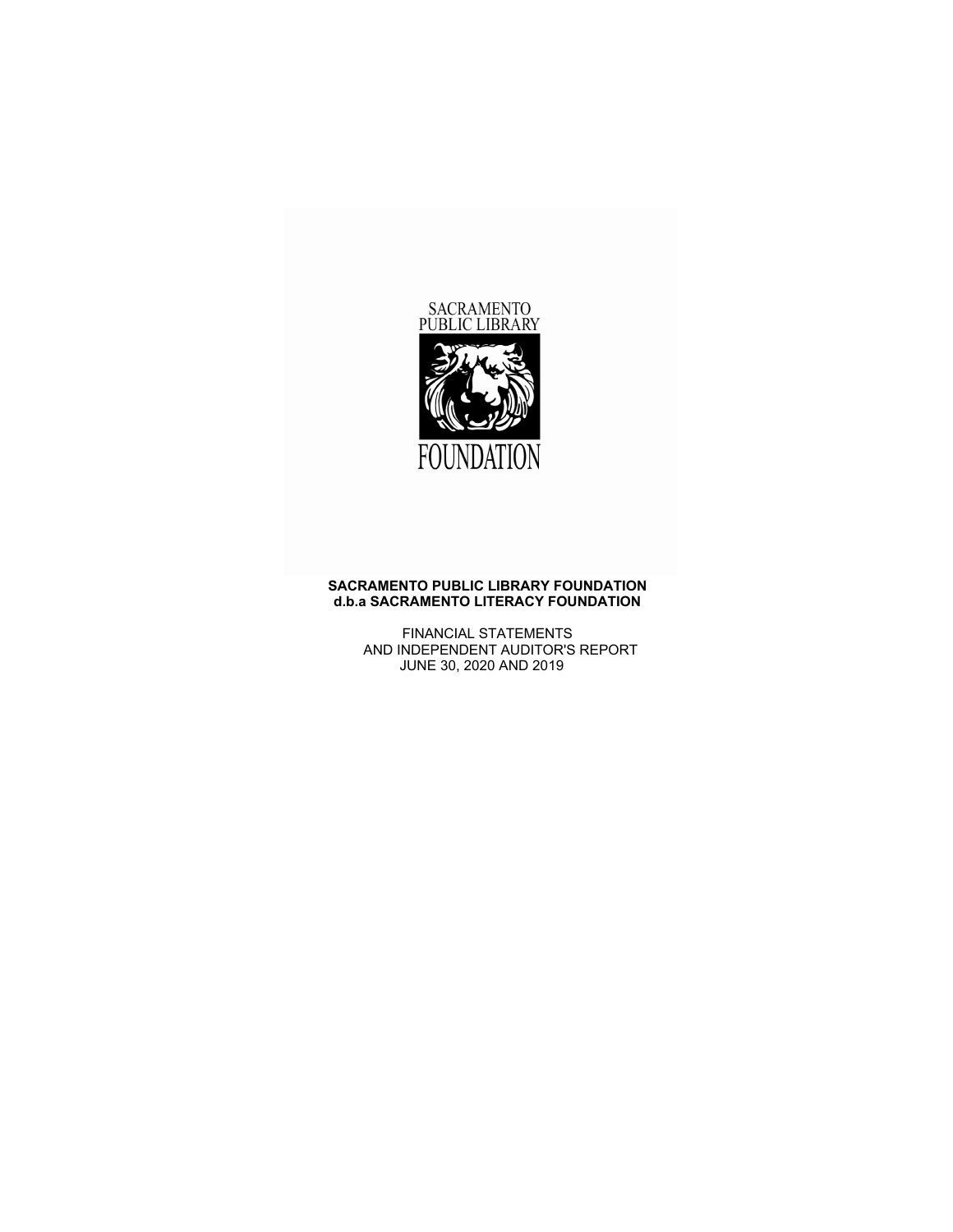## **SACRAMENTO PUBLIC LIBRARY FOUNDATION d.b.a. SACRAMENTO LITERACY FOUNDATION** TABLE OF CONTENTS JUNE 30, 2020 AND 2019

|                                                                     | Page     |
|---------------------------------------------------------------------|----------|
| Independent Auditor's Report                                        |          |
| Statements of Financial Position as of June 30, 2020 and 2019       | 2        |
| Statement of Activities for the year ended June 30, 2020            | 3        |
| Statement of Activities for the year ended June 30, 2019            | 4        |
| Statement of Functional Expenses for the year ended June 30, 2020   | 5        |
| Statement of Functional Expenses for the year ended June 30, 2019   | 6        |
| Statements of Cash Flows for the years ended June 30, 2020 and 2019 | 7        |
| Notes to the Financial Statements                                   | $8 - 23$ |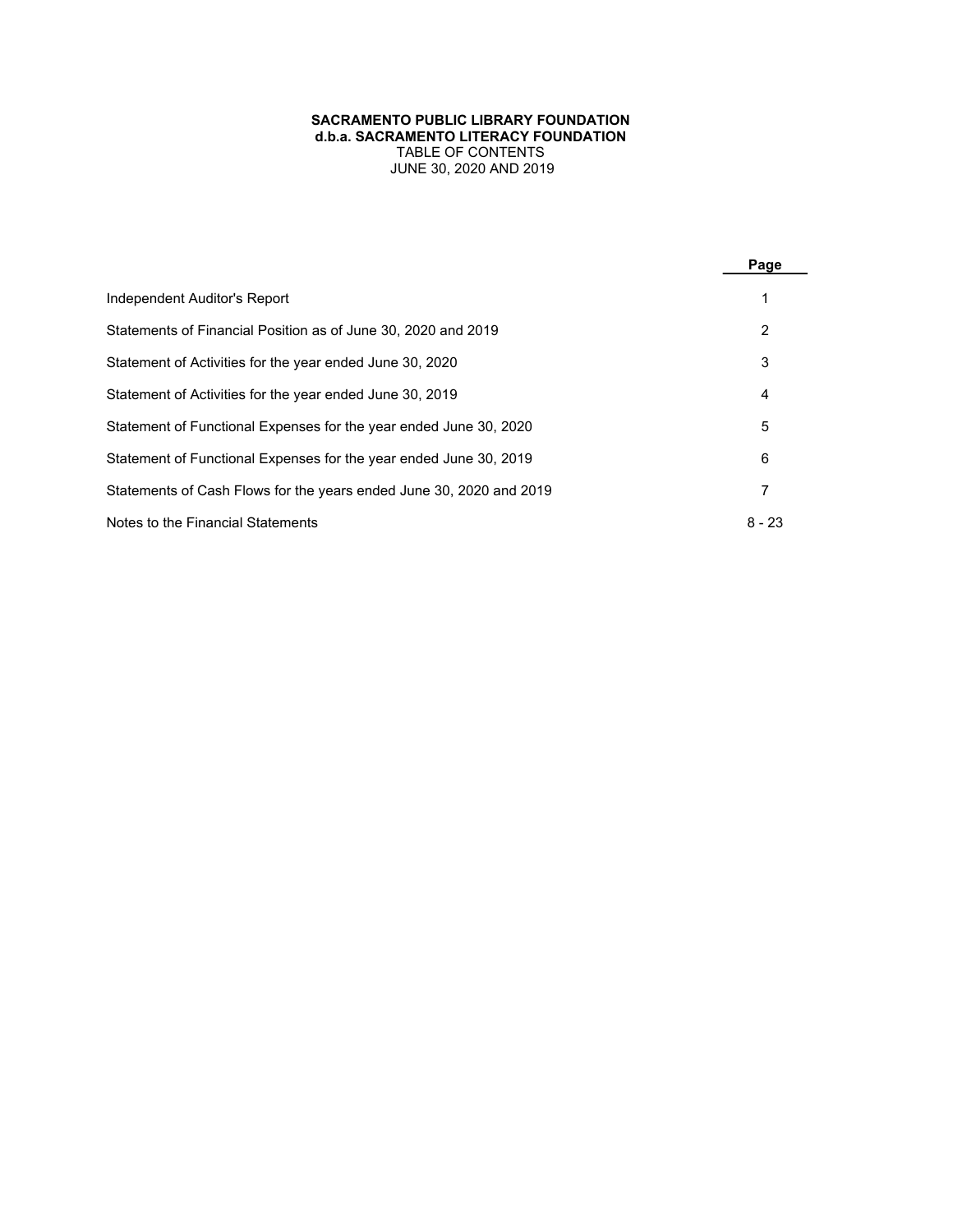## **INDEPENDENT AUDITOR'S REPORT**

To the Board of Directors and Audit Committee of Sacramento Public Library Foundation d.b.a Sacramento Literacy Foundation Sacramento, California

We have audited the accompanying financial statements of Sacramento Public Library Foundation, d.b.a. Sacramento Literacy Foundation (the Foundation), (a nonprofit organization), which comprise the statements of financial position as of June 30, 2020 and 2019, and the related statements of activities, functional expenses, and cash flows for the years then ended, and the related notes to the financial statements.

# **Management's Responsibility for the Financial Statements**

Management is responsible for the preparation and fair presentation of these financial statements in accordance with accounting principles generally accepted in the United States of America; this includes the design, implementation, and maintenance of internal control relevant to the preparation and fair presentation of financial statements that are free from material misstatement, whether due to fraud or error.

#### **Auditor's Responsibility**

Our responsibility is to express an opinion on these financial statements based on our audits. We conducted our audits in accordance with auditing standards generally accepted in the United States of America. Those standards require that we plan and perform the audit to obtain reasonable assurance about whether the financial statements are free from material misstatement.

An audit involves performing procedures to obtain audit evidence about the amounts and disclosures in the financial statements. The procedures selected depend on the auditor's judgment, including the assessment of the risks of material misstatement of the financial statements, whether due to fraud or error. In making those risk assessments, the auditor considers internal control relevant to the entity's preparation and fair presentation of the financial statements in order to design audit procedures that are appropriate in the circumstances, but not for the purpose of expressing an opinion on the effectiveness of the entity's internal control. Accordingly, we express no such opinion. An audit also includes evaluating the appropriateness of accounting policies used and the reasonableness of significant accounting estimates made by management, as well as evaluating the overall presentation of the financial statements.

We believe that the audit evidence we have obtained is sufficient and appropriate to provide a basis for our audit opinion.

#### **Opinion**

In our opinion, the financial statements referred to above present fairly, in all material respects, the financial position of the Foundation as of June 30, 2020 and 2019, and the changes in its net assets and its cash flows for the years then ended in accordance with accounting principles generally accepted in the United States of America.

Sacramento, California January 26, 2021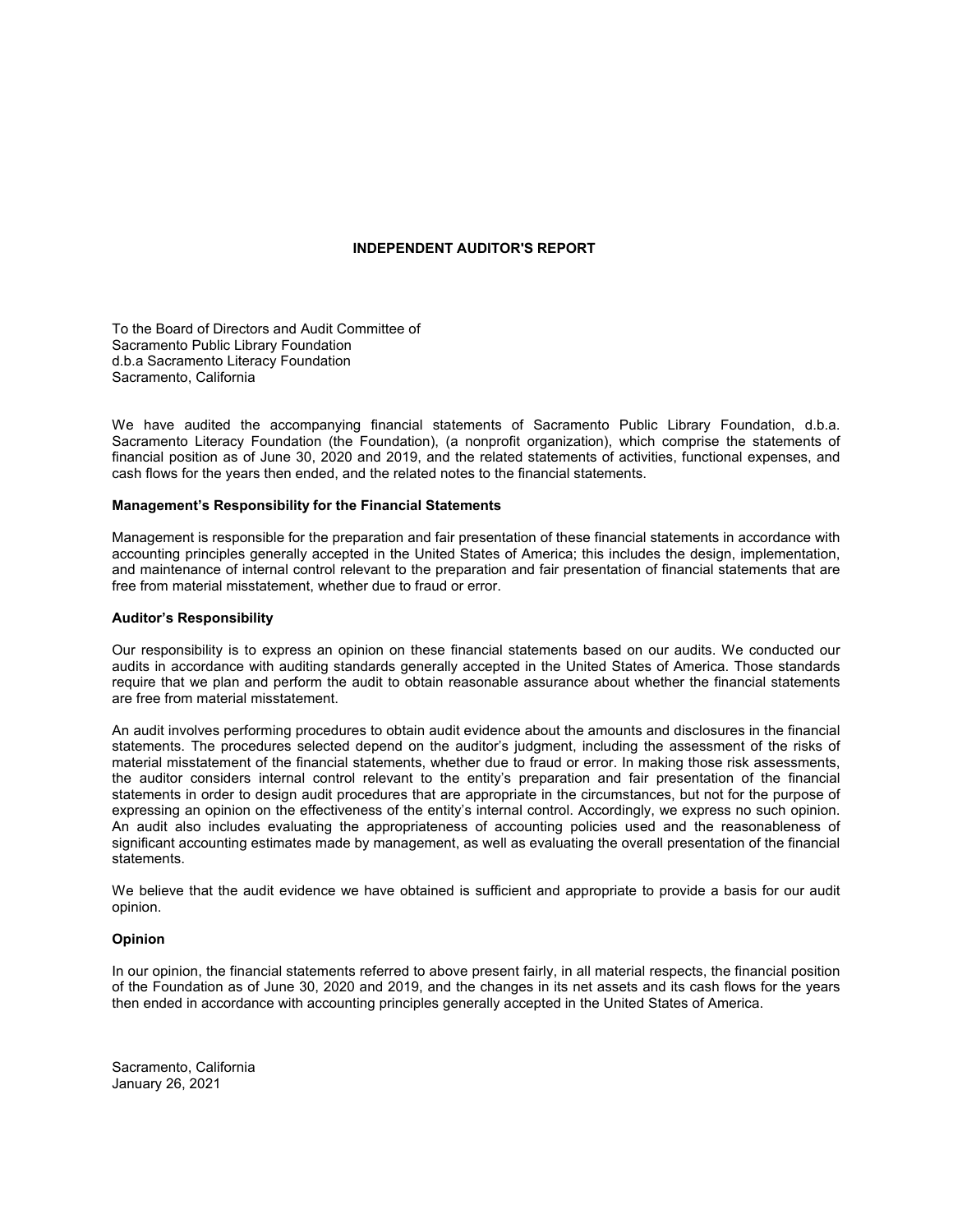### **SACRAMENTO PUBLIC LIBRARY FOUNDATION d.b.a. SACRAMENTO LITERACY FOUNDATION** STATEMENTS OF FINANCIAL POSITION JUNE 30, 2020 AND 2019

|                                                                                                                                                        | 2020                                        | 2019                                         |
|--------------------------------------------------------------------------------------------------------------------------------------------------------|---------------------------------------------|----------------------------------------------|
| <b>ASSETS</b>                                                                                                                                          |                                             |                                              |
| <b>Current Assets</b><br>Cash and cash equivalents (Note 3)<br>Investments (Note 4 and 5)<br>Contributions receivable (Note 6)<br>Other assets         | \$<br>620,714<br>372,092<br>40,925<br>3,622 | \$<br>307,863<br>327,371<br>163,800<br>1,122 |
| <b>Total Current Assets</b>                                                                                                                            | 1,037,353                                   | 800,156                                      |
| <b>Non-Current Assets</b><br>Investments (Note 4 and 5)<br>Contributions receivable, net of discount (Note 6)                                          | 3,552,152<br>55,439                         | 3,782,144<br>90,269                          |
| Fixed Assets:<br>Equipment and software<br>Less: accumulated depreciation                                                                              | 17,085<br>(10, 694)                         | 10,881<br>(9,821)                            |
| Total Fixed Assets, net                                                                                                                                | 6,391                                       | 1,060                                        |
| <b>Total Non-Current Assets</b>                                                                                                                        | 3,613,982                                   | 3,873,473                                    |
| <b>Total Assets</b>                                                                                                                                    | 4,651,335                                   | 4,673,629                                    |
| <b>LIABILITIES AND NET ASSETS</b>                                                                                                                      |                                             |                                              |
| <b>Current Liabilities</b><br>Accounts payable<br>Accrued vacation<br>Donations payable<br>Other liabilities<br>Note payable, current portion (Note 8) | \$<br>35,664<br>10,066<br>2,001<br>11,131   | 8,308<br>\$<br>13,871<br>2,001<br>249        |
| <b>Total Current Liabilities</b>                                                                                                                       | 58,862                                      | 24,429                                       |
| <b>Non-Current Liabilities</b><br>Note payable, net of current portion (Note 8)                                                                        | 22,911                                      |                                              |
| <b>Total Non-Current Liabilities</b>                                                                                                                   | 22,911                                      |                                              |
| <b>Total Liabilities</b>                                                                                                                               | 81,773                                      | 24,429                                       |
| <b>Net Assets</b>                                                                                                                                      |                                             |                                              |
| Without Donor Restrictions (Note 10)<br>With Donor Restrictions (Note 9)                                                                               | 1,479,994<br>3,089,568                      | 1,674,264<br>2,974,936                       |
| <b>Total Net Assets</b>                                                                                                                                | <u>4,569,562</u>                            | <u>4,649,200</u>                             |
| <b>Total Liabilities and Net Assets</b>                                                                                                                | 4,651,335                                   | 4,673,629                                    |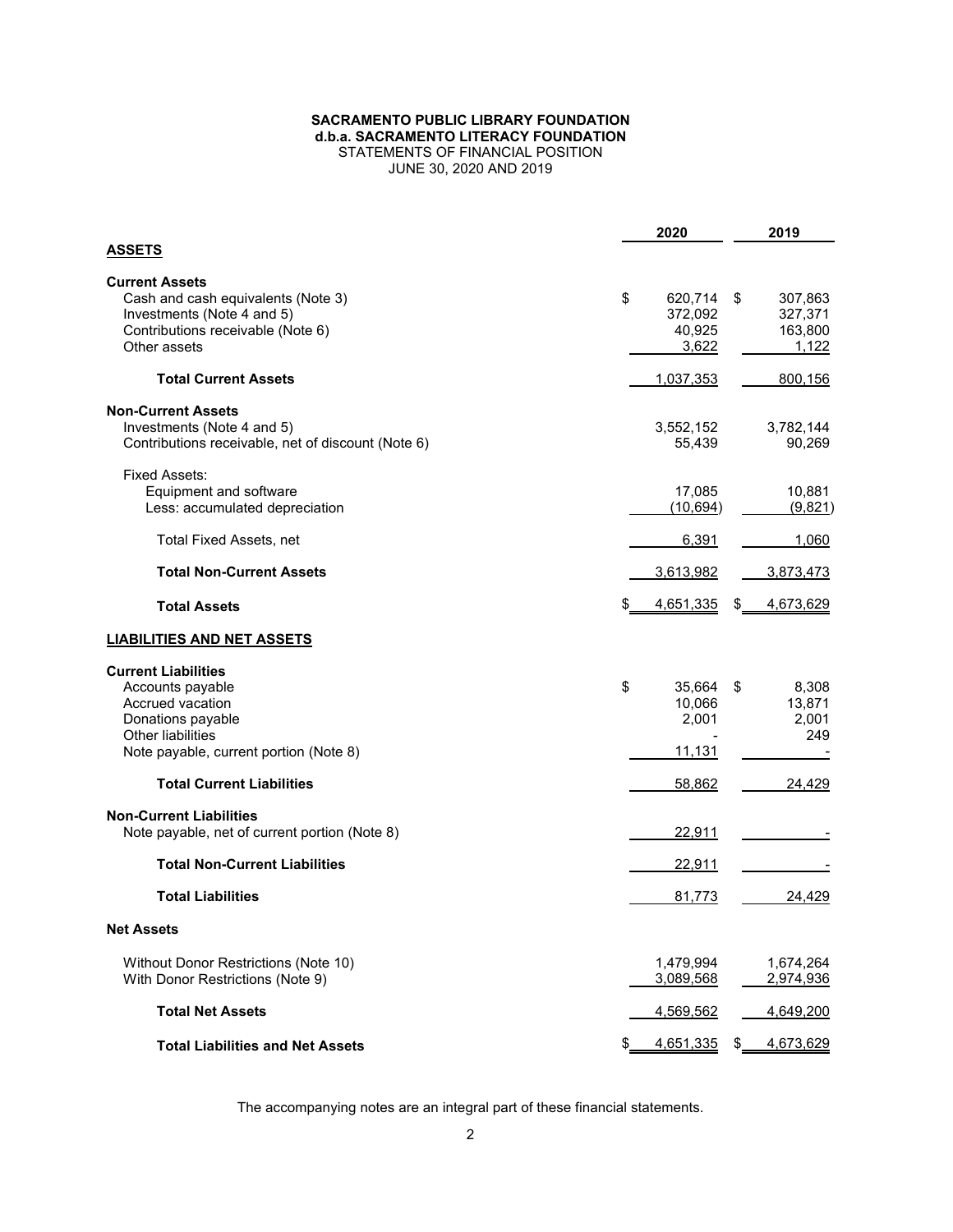# **SACRAMENTO PUBLIC LIBRARY FOUNDATION d.b.a. SACRAMENTO LITERACY FOUNDATION** STATEMENT OF ACTIVITIES

FOR THE YEAR ENDED JUNE 30, 2020

|                                      | <b>Without Donor</b><br><b>Restrictions</b> |    | <b>With Donor</b><br><b>Restrictions</b> |    | <b>Total</b> |
|--------------------------------------|---------------------------------------------|----|------------------------------------------|----|--------------|
| <b>Support and Revenues</b>          |                                             |    |                                          |    |              |
| Contributions                        | \$<br>113,830                               | \$ | 212,808                                  | \$ | 326,638      |
| Special event revenue                | 70,154                                      |    | 32,604                                   |    | 102,758      |
| Reimbursed expenses                  | 137,651                                     |    |                                          |    | 137,651      |
| In-kind revenue                      | 7,235                                       |    |                                          |    | 7,235        |
| Net investment income                | 38,193                                      |    | 39,692                                   |    | 77,885       |
| <b>Total Support and Revenue</b>     | 367,063                                     |    | 285,104                                  |    | 652,167      |
| Net assets released from restriction | 170,472                                     |    | (170, 472)                               |    |              |
| <b>Total Revenues</b>                | 537,535                                     |    | 114,632                                  |    | 652,167      |
| <b>Expenses</b>                      |                                             |    |                                          |    |              |
| Program services                     | 357,196                                     |    |                                          |    | 357,196      |
| Fundraising                          | 99.430                                      |    |                                          |    | 99.430       |
| Management and general               | 275,179                                     |    |                                          |    | 275,179      |
| <b>Total Expenses</b>                | 731,805                                     |    |                                          |    | 731,805      |
| <b>Change in Net Assets</b>          | (194, 270)                                  |    | 114,632                                  |    | (79, 638)    |
| Net Assets, July 1, 2019             | 1,674,264                                   |    | 2,974,936                                |    | 4,649,200    |
| Net Assets, June 30, 2020            | \$<br>1,479,994                             |    | 3,089,568                                | S  | 4,569,562    |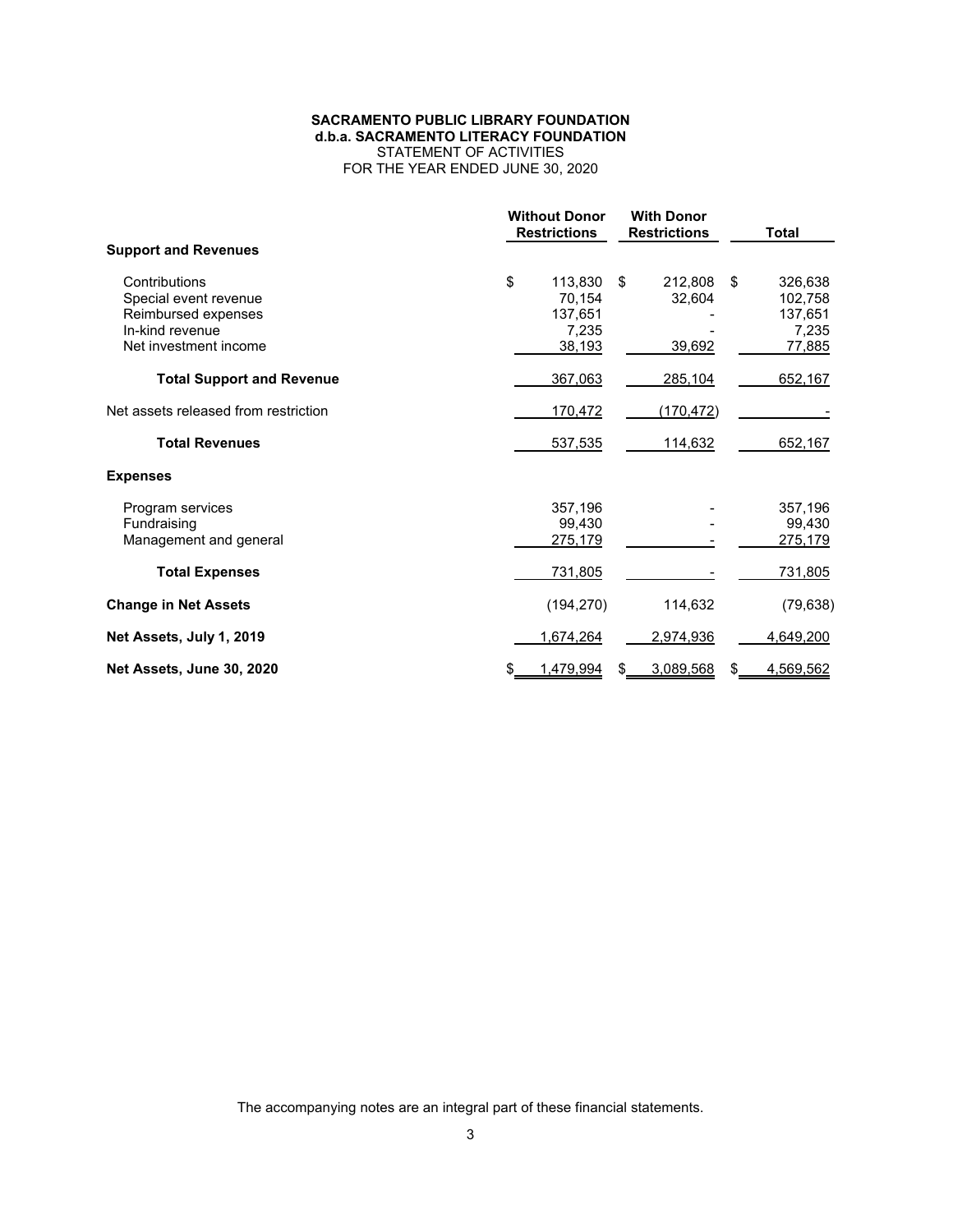### **SACRAMENTO PUBLIC LIBRARY FOUNDATION d.b.a. SACRAMENTO LITERACY FOUNDATION** STATEMENT OF ACTIVITIES FOR THE YEAR ENDED JUNE 30, 2019

|                                                                                                                                                                            |    | <b>Without Donor</b><br><b>Restrictions</b>              |    | <b>With Donor</b><br><b>Restrictions</b>  |    | <b>Total</b>                                                           |
|----------------------------------------------------------------------------------------------------------------------------------------------------------------------------|----|----------------------------------------------------------|----|-------------------------------------------|----|------------------------------------------------------------------------|
| <b>Support and Revenues</b>                                                                                                                                                |    |                                                          |    |                                           |    |                                                                        |
| Contributions<br>Special event revenue<br>Less: direct benefit to donors<br>In-kind revenue<br>Net investment income<br>Change in fair market value of CRT<br>Other Income | \$ | 272,214<br>106.208<br>(32,900)<br>3,600<br>46,395<br>100 | \$ | 283,813<br>94,651<br>153,926<br>(32, 580) | \$ | 556,027<br>200,859<br>(32,900)<br>3,600<br>200,321<br>(32, 580)<br>100 |
| <b>Total Support and Revenue</b>                                                                                                                                           |    | 395,617                                                  |    | 499,810                                   |    | 895,427                                                                |
| Net assets released from restrictions                                                                                                                                      |    | 209,561                                                  |    | (209, 561)                                |    |                                                                        |
| <b>Total Revenues</b>                                                                                                                                                      |    | 605,178                                                  |    | 290,249                                   |    | 895,427                                                                |
| <b>Expenses</b>                                                                                                                                                            |    |                                                          |    |                                           |    |                                                                        |
| Program services<br>Fundraising<br>Management and general                                                                                                                  |    | 450,490<br>25,613<br>123,056                             |    |                                           |    | 450,490<br>25,613<br>123,056                                           |
| <b>Total Expenses</b>                                                                                                                                                      |    | 599,159                                                  |    |                                           |    | 599,159                                                                |
| <b>Change in Net Assets</b>                                                                                                                                                |    | 6,019                                                    |    | 290,249                                   |    | 296,268                                                                |
| Net Assets, July 1, 2018                                                                                                                                                   |    | 1,668,245                                                |    | 2,684,687                                 |    | 4,352,932                                                              |
| Net Assets, June 30, 2019                                                                                                                                                  | S  | 1,674,264                                                | S  | 2,974,936                                 | \$ | 4,649,200                                                              |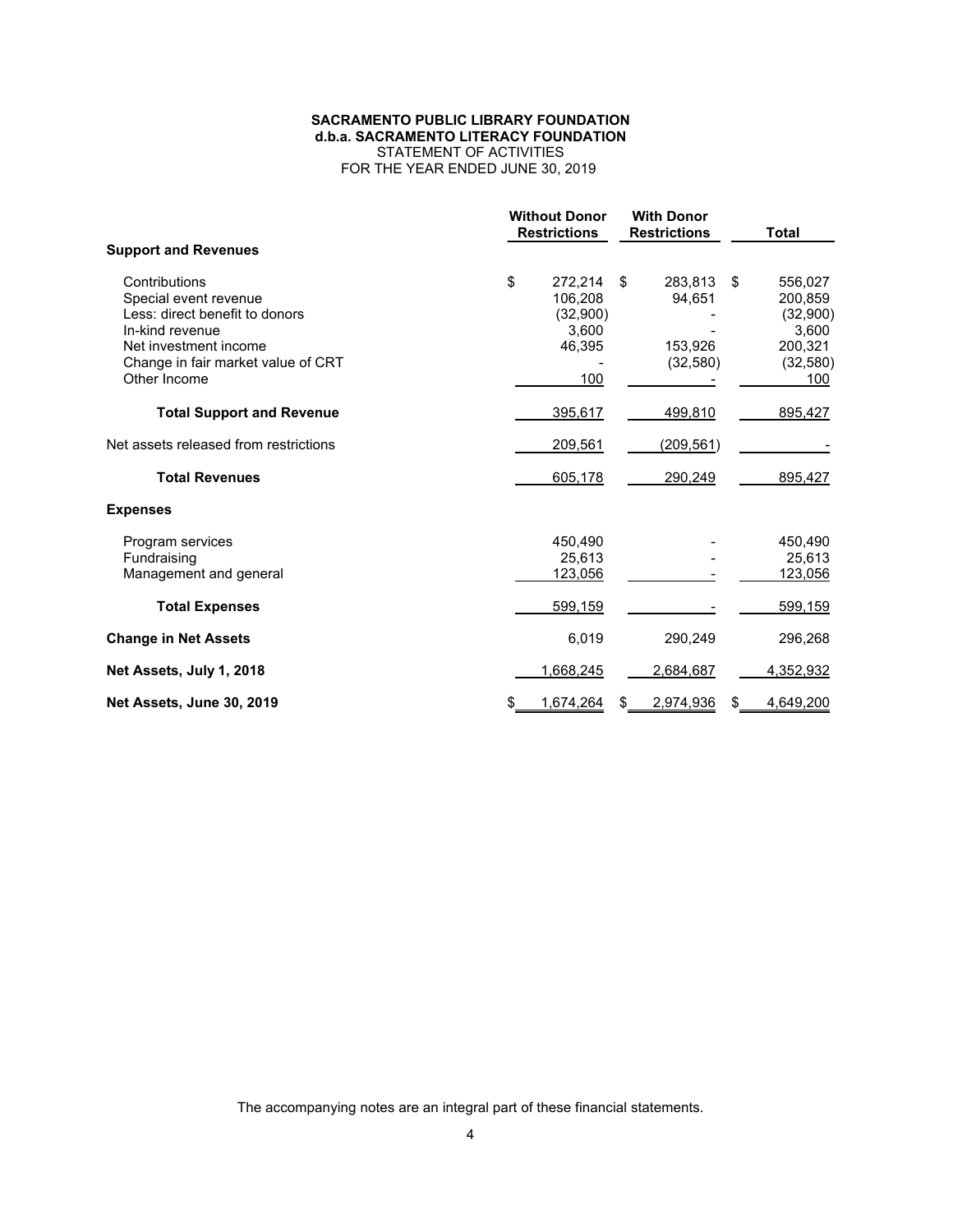## **SACRAMENTO PUBLIC LIBRARY FOUNDATION d.b.a. SACRAMENTO LITERACY FOUNDATION**

STATEMENT OF FUNCTIONAL EXPENSES FOR THE YEAR ENDED JUNE 30, 2020

|                                   | Program<br><b>Services</b> | <b>Management</b><br>and General | <b>Fundraising</b> | <b>Total</b>         |
|-----------------------------------|----------------------------|----------------------------------|--------------------|----------------------|
| Grants                            | \$<br>230,740              | \$                               | \$                 | \$<br>230,740        |
| Salaries and benefits             | 94,303                     | 47,151                           | 47,151             | 188,605              |
| Consultants:                      |                            |                                  |                    |                      |
| Audit                             | 7,038                      | 3,519                            | 3,519              | 14,076               |
| Legal                             |                            | 211,952                          |                    | 211,952              |
| Technology                        | 1,490                      | 745                              | 745                | 2,980                |
| Payroll                           | 610                        | 305                              | 305                | 1,220                |
| Occupancy and storage             | 8,627                      | 4,314                            | 4,314              | 17,255               |
| Postage and shipping              |                            |                                  | 9,665              | 9,665                |
| Printing and publications         |                            |                                  | 16,396             | 16,396               |
| Advertising and promotion         |                            |                                  | 6,067              | 6,067                |
| Meetings                          | 486                        | 243                              | 243                | 972                  |
| Office supplies                   | 2,557                      | 1,278                            | 1,278              | 5,113                |
| Bank charges                      | 1,703                      | 851                              | 851                | 3,405                |
| Telephone                         | 2,054                      | 1,027                            | 1,027              | 4,108                |
| Dues, subscriptions and education | 2,235                      | 1,118                            | 1,118              | 4,471                |
| Donor database                    |                            |                                  | 4,075              | 4,075                |
| Insurance                         | 1,107                      | 554                              | 554                | 2,215                |
| Travel                            | 134                        | 67                               | 67                 | 268                  |
| Depreciation                      | 437                        | 218                              | 218                | 873                  |
| Other                             | 58                         | 28                               | 28                 | 114                  |
| In-kind                           | 3,617                      | 1,809                            | 1,809              | 7,235                |
| <b>Total Expenses</b>             | \$<br>357,196              | 275,179                          | 99,430             | \$<br><u>731,805</u> |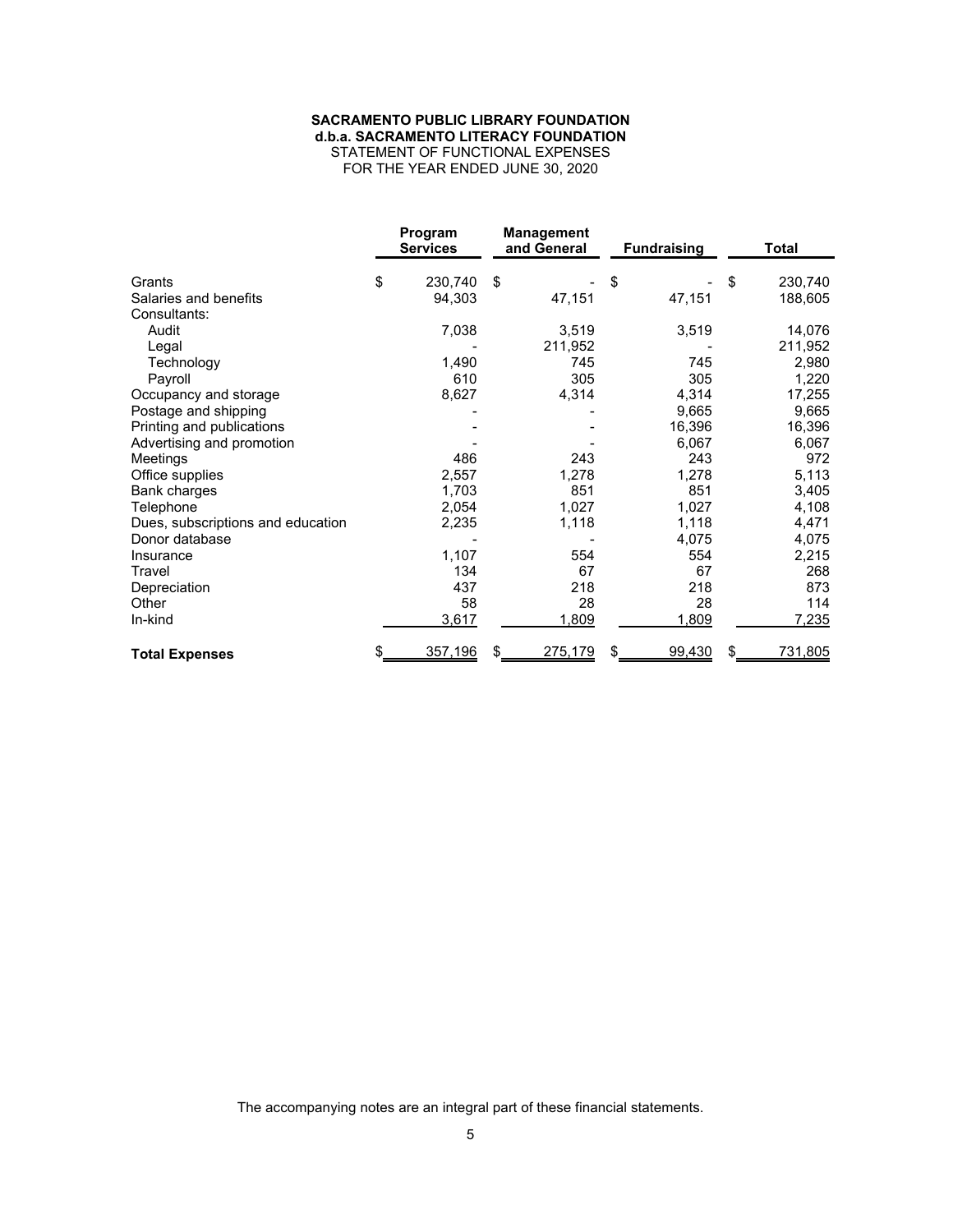## **SACRAMENTO PUBLIC LIBRARY FOUNDATION d.b.a. SACRAMENTO LITERACY FOUNDATION**

STATEMENT OF FUNCTIONAL EXPENSES FOR THE YEAR ENDED JUNE 30, 2019

|                                   | Program<br><b>Services</b> | <b>Management</b><br>and General | <b>Fundraising</b> | <b>Total</b>  |
|-----------------------------------|----------------------------|----------------------------------|--------------------|---------------|
| Grants                            | \$<br>295,337              | \$                               | \$                 | \$<br>295,337 |
| Salaries and benefits             | 117,034                    | 19,506                           | 58,517             | 195,057       |
| Consultants:                      |                            |                                  |                    |               |
| Audit                             | 7,943                      | 1,324                            | 3,971              | 13,238        |
| Legal                             | 1,565                      | 261                              | 783                | 2,609         |
| Technology                        | 1,426                      | 238                              | 712                | 2,376         |
| Payroll                           | 749                        | 125                              | 374                | 1,248         |
| Occupancy and storage             | 9,744                      | 1,624                            | 4,872              | 16,240        |
| Postage and shipping              |                            |                                  | 10,043             | 10,043        |
| Printing and publications         | 1,387                      |                                  | 23,452             | 24,839        |
| Advertising and promotion         |                            |                                  | 6,512              | 6,512         |
| Meetings                          | 2,188                      | 365                              | 1,094              | 3,647         |
| Office supplies                   | 3,383                      | 564                              | 1,691              | 5,638         |
| Bank charges                      | 2,983                      | 497                              | 1,492              | 4,972         |
| Telephone                         | 2,883                      | 481                              | 1,441              | 4,805         |
| Dues, subscriptions and education | 1,740                      | 290                              | 870                | 2,900         |
| Donor database                    |                            |                                  | 2,619              | 2,619         |
| Insurance                         | 1,576                      | 263                              | 787                | 2,626         |
| Travel                            | 67                         | 11                               | 33                 | 111           |
| Depreciation                      | 212                        | 35                               | 106                | 353           |
| Other                             | 273                        | 29                               | 87                 | 389           |
| In-kind                           |                            |                                  | 3,600              | 3,600         |
| <b>Total Expenses</b>             | \$<br>450,490              | 25,613<br>S.                     | 123,056<br>\$      | \$<br>599,159 |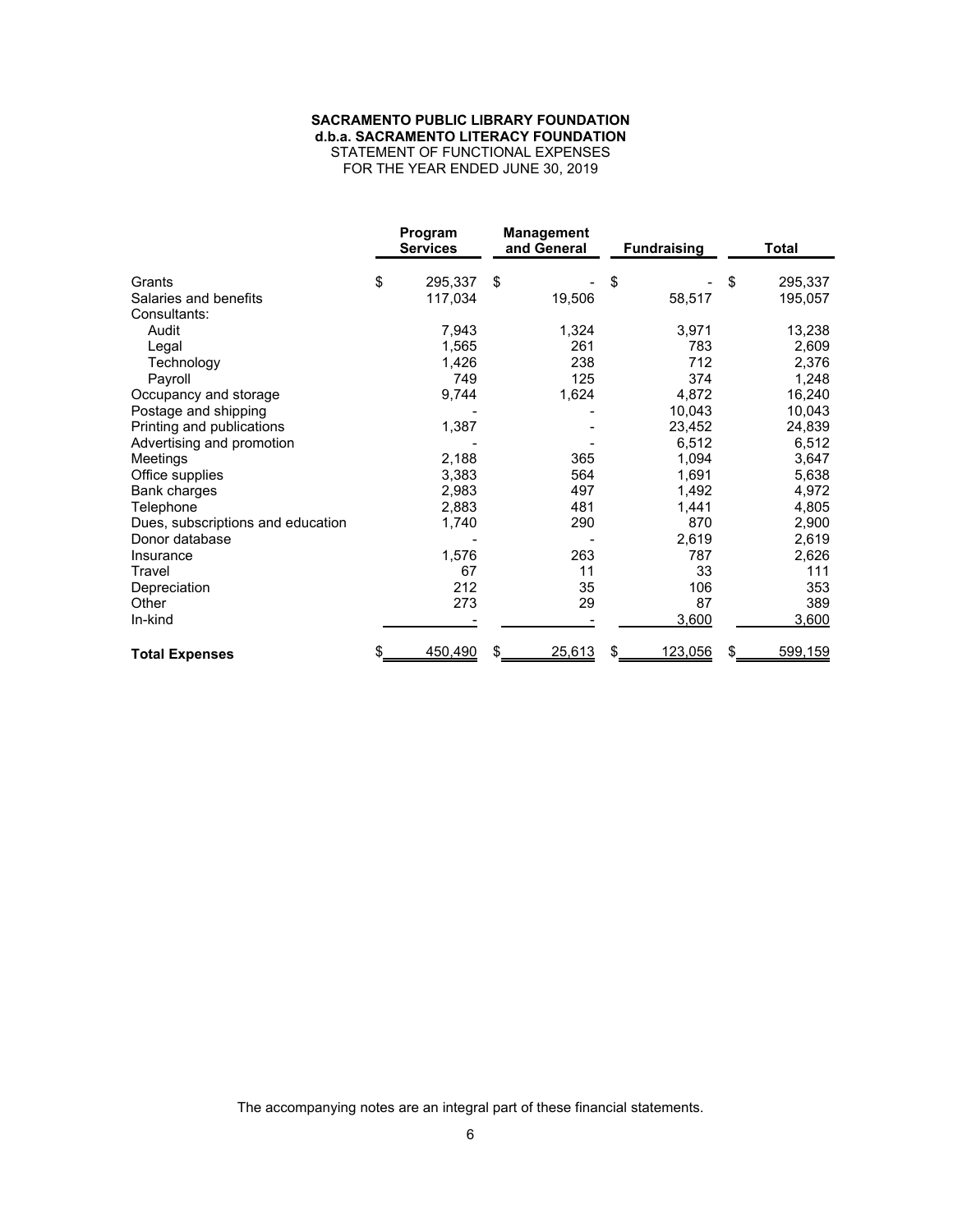# **SACRAMENTO PUBLIC LIBRARY FOUNDATION d.b.a. SACRAMENTO LITERACY FOUNDATION** STATEMENTS OF CASH FLOWS

FOR THE YEARS ENDED JUNE 30, 2020 AND 2019

|                                                                                                | 2020                 | 2019           |
|------------------------------------------------------------------------------------------------|----------------------|----------------|
| <b>Cash Flows from Operating Activities</b>                                                    |                      |                |
| Change in net assets                                                                           | \$<br>$(79, 638)$ \$ | 296,268        |
| Adjustments to reconcile change in net assets to net cash provided by operating<br>activities: |                      |                |
| Depreciation                                                                                   | 873                  | 353            |
| Unrealized and realized (gains) on investments, net<br>(Increase) decrease in:                 | (22,085)             | (164, 975)     |
| Contributions receivable                                                                       | 157,705              | 26,457         |
| Other assets                                                                                   | (2,500)              |                |
| Receivable from split interest agreements                                                      |                      | 32,580         |
| Increase (decrease) in:<br>Accounts payable                                                    | 27,356               | 74             |
| Donations payable                                                                              |                      | (10,000)       |
| Accrued vacation                                                                               | (3,805)              | (1,012)        |
| Other liabilities                                                                              | (249)                | 98             |
| Net Cash Provided by Operating Activities                                                      | 77,657               | 179,843        |
| <b>Cash Flows from Investing Activities</b>                                                    |                      |                |
| Purchase of investments                                                                        | (571, 206)           | (565, 768)     |
| Purchase of fixed assets                                                                       | (6,204)              |                |
| Proceeds from sales and maturities of investments                                              | 778,562              | 536,613        |
| Net Cash Provided by (Used for) Investing Activities                                           | 201,152              | (29, 155)      |
| <b>Cash Flows from Financing Activities</b>                                                    |                      |                |
| PPP loan proceeds                                                                              | 34,042               |                |
| Net Cash Provided by Financing Activities                                                      | 34,042               |                |
| <b>Increase in Cash and Cash Equivalents</b>                                                   | 312,851              | 150,688        |
| Cash and Cash Equivalents, Beginning of Year                                                   | 307,863              | <u>157,175</u> |
| Cash and Cash Equivalents, End of Year                                                         | \$<br>620,714        | \$<br>307,863  |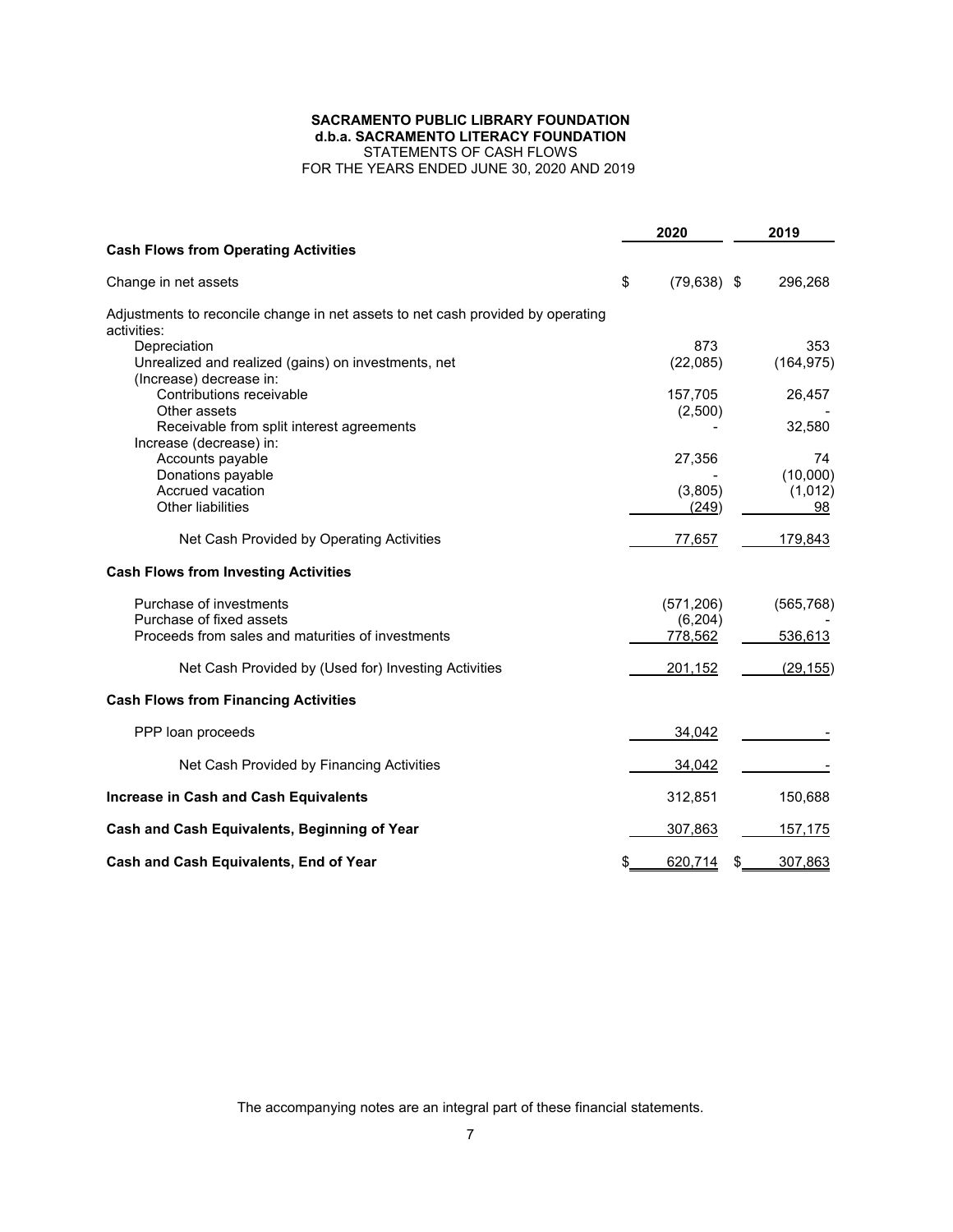### **NOTE 1: SUMMARY OF SIGNIFICANT ACCOUNTING POLICIES**

#### Organization and Nature of Activities

The Sacramento Public Library Foundation (the Foundation) is now doing business as the Sacramento Literacy Foundation, a nonprofit public benefit corporation incorporated on June 11, 1984. Through September 2020, the operations of the Foundation were focused on raising funds for the Sacramento Public Library Authority, a Joint Powers Authority between the County of Sacramento and the cities of Citrus Heights, Galt, Isleton, Elk Grove, Rancho Cordova, and Sacramento, and since that time is developing a new strategy to raise funds for literacy programs and initiatives in the Sacramento Region.

The Foundation's new mission will include supporting and/or creating systems that increase literacy in the community by raising private funds. The Foundation's primary activities will include endowment building, Authors on the Move annual event, the Walk4Literacy annual event, and the Community Literacy Map.

Due to the corona virus pandemic (COVID-19), Authors on the Move was cancelled two days before the day of the event. In 2021, the Foundation will attempt to make Authors on the Zoom just as fun as Authors on the Move. Authors on the Move gives guests an evening of literary engagement through direct dialogue with up to 45 regional authors during an evening of fine dining. Guests have the opportunity to purchase the most recent book of each author. During the live auction guests can contribute to advancing the science of reading in the community's literacy programming.

The Walk4Literacy event brings attention and resources to Sacramento's literacy shortfall while providing parents with a family literacy festival at the end of the walk where they can learn about and access literacy resources for their children. Again, because of COVID 19, this year's Walk4Literacy was virtual and conducted during the month of September. The Foundation is the fiduciary for the Walk4Literacy event. Revenue and expenses related to the Walk4Literacy are recorded as net assets with donor restrictions. The Walk4Literacy provides the Foundation with opportunities for new donor engagement, critical to the Foundation's continued growth, and opportunities to strengthen relationships across the literacy community.

The Community Literacy Map (www.communityliteracymap.org) is an opportunity for the Foundation to premier literacy programs in its critical role in helping all children achieve grade level reading in Sacramento. The Community Literacy Map provides much needed information on the efficacy of the Library's Summer Reading Program in conjunction with other organizations who are delivering children's literacy programming in Sacramento County. This data allows the Foundation to see where there are further opportunities for expanding the Library's Summer Reading Program, where partnerships could enhance community literacy outcomes, and where resources are needed.

#### Basis of Presentation and Accounting

The accompanying financial statements have been prepared on the accrual basis of accounting in accordance with accounting principles generally accepted in the United States of America (GAAP). Net assets, revenues, expenses, gains, and losses are classified based on the existence or absence of donor-imposed restrictions. Accordingly, net assets of the Foundation and changes therein are classified and reported as follows:

Net assets without donor restrictions - Net assets that are not subject to donor-imposed restrictions and are available for general operations.

Net assets with donor restrictions - Net assets subject to donor-imposed restrictions. Some donor-imposed restrictions are temporary in nature that may or will be met, either by actions of the Foundation and/or the passage of time. Other donor-imposed restrictions are perpetual in nature, where the donor stipulates that resources be maintained in perpetuity. When a restriction expires, net assets with donor restrictions are reclassified to net assets without donor restrictions and reported in the statement of activities as net assets released from restrictions.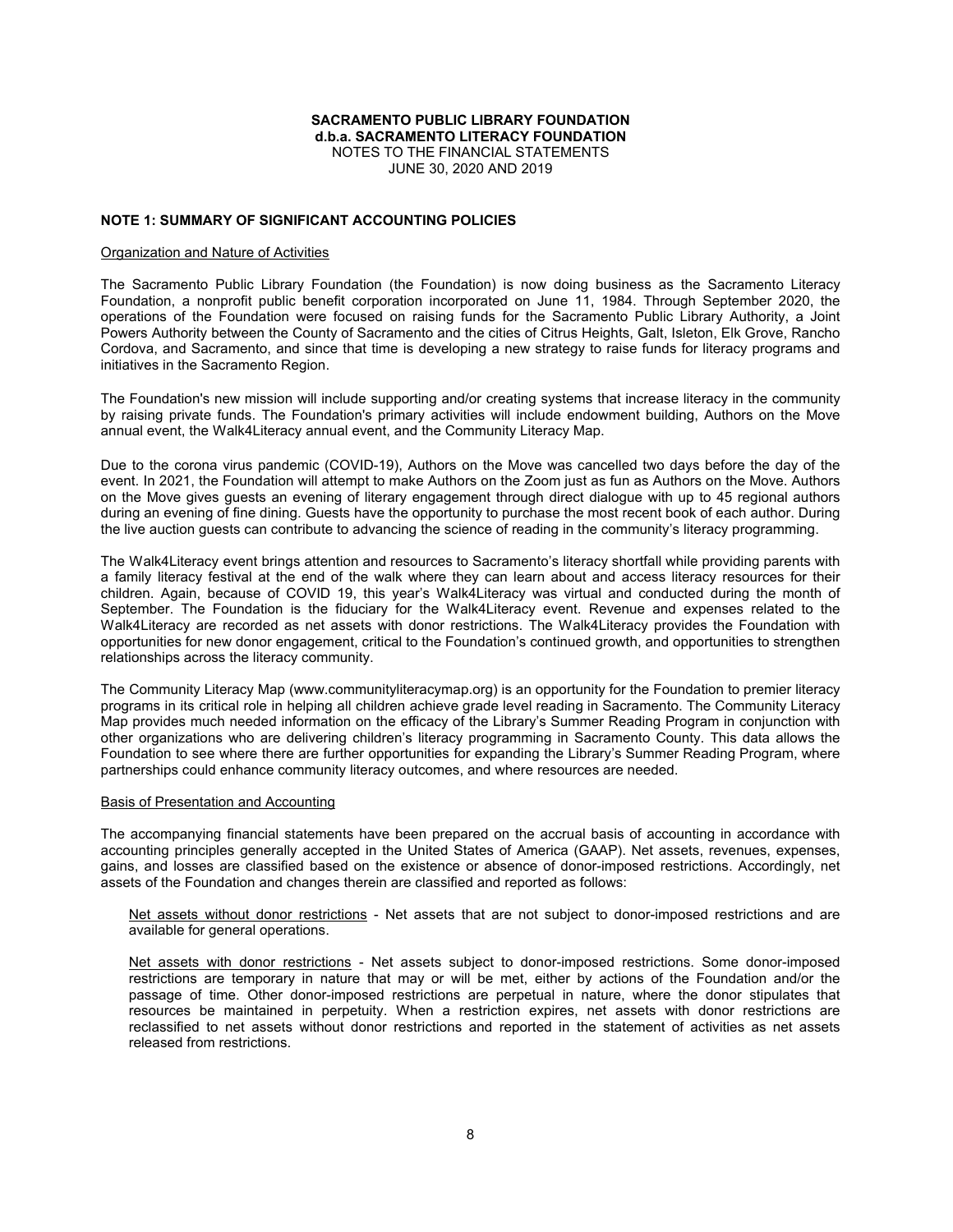#### **NOTE 1: SUMMARY OF SIGNIFICANT ACCOUNTING POLICIES (CONTINUED)**

#### Cash and Cash Equivalents

For the purpose of the Statement of Cash Flows, the Foundation considers as cash equivalents all highly liquid investments which can be converted into known amounts of cash and have a maturity period of 3 months or less at the time of purchase.

#### Investments

Investments are carried at estimated fair market value on the statement of financial position. Fair values of investments are estimated based on quoted market prices where available. Net investment return (loss) is reported in the statements of activities and consists of interest and dividend income, realized and unrealized capital gains and losses, less external and direct internal investment expenses.

#### Charitable Remainder Trust

The Foundation is a beneficiary of a charitable remainder trust. The agreement provides that the Foundation will receive 10% of the trust assets upon the sooner of the expiration of 20 years or the death of the last to die of the income beneficiaries. The beneficial interest in the assets of the trust, which consist principally of stock in a closelyheld corporation, is recorded at fair value as determined by an independent appraisal, discounted at 8.5%.

#### Beneficial Interest in Assets Held by Others

A portion of the Sacramento Room Endowment is held in pooled investment accounts of the Sacramento Region Community Foundation. The fair value of the beneficial interest in assets held by others is estimated using the amortized cost basis which is provided by the Sacramento Region Community Foundation.

#### Contributions Receivable

Unconditional promises to give are recorded as contributions receivable and revenue when received. The Foundation distinguishes between contributions received for each net asset category in accordance with donor-imposed restrictions. Management believes all contributions are collectible therefore there is no allowance recorded. Contributions to be received in future periods are discounted at an appropriate rate. Amortization of discounts on multiyear pledges is recorded as additional contribution revenue as either with or without donor restrictions based on any donor-imposed restrictions, if any, on the related contributions.

#### Fixed Assets

Acquisitions of property and equipment of \$1,000 or more are capitalized. Property and equipment is recorded at acquisition cost, or at estimated fair market value as of the date of donation. Depreciation expense is provided on a straight-line basis over the estimated useful life of the respective asset, ranging from 5 to 7 years. Maintenance and repairs are charged to expenses as incurred.

#### Revenue and Revenue Recognition

Contributions are recognized in full when received or unconditionally promised. All contributions are considered available for the Foundation's general programs unless specifically restricted by the donor. Amounts received that are designated for future periods or restricted by the donor are reported as restricted support and increase the respective class of net assets. Contributions received with restrictions that are met in the same reporting period are reported as support without donor restrictions and increase net assets without donor restrictions. Investment income that is limited to specific uses by donor restrictions is reported as increases in net assets without donor restrictions if the restrictions are met in the same reporting period as the income is recognized.

Special event revenue is recognized in the period the event is held.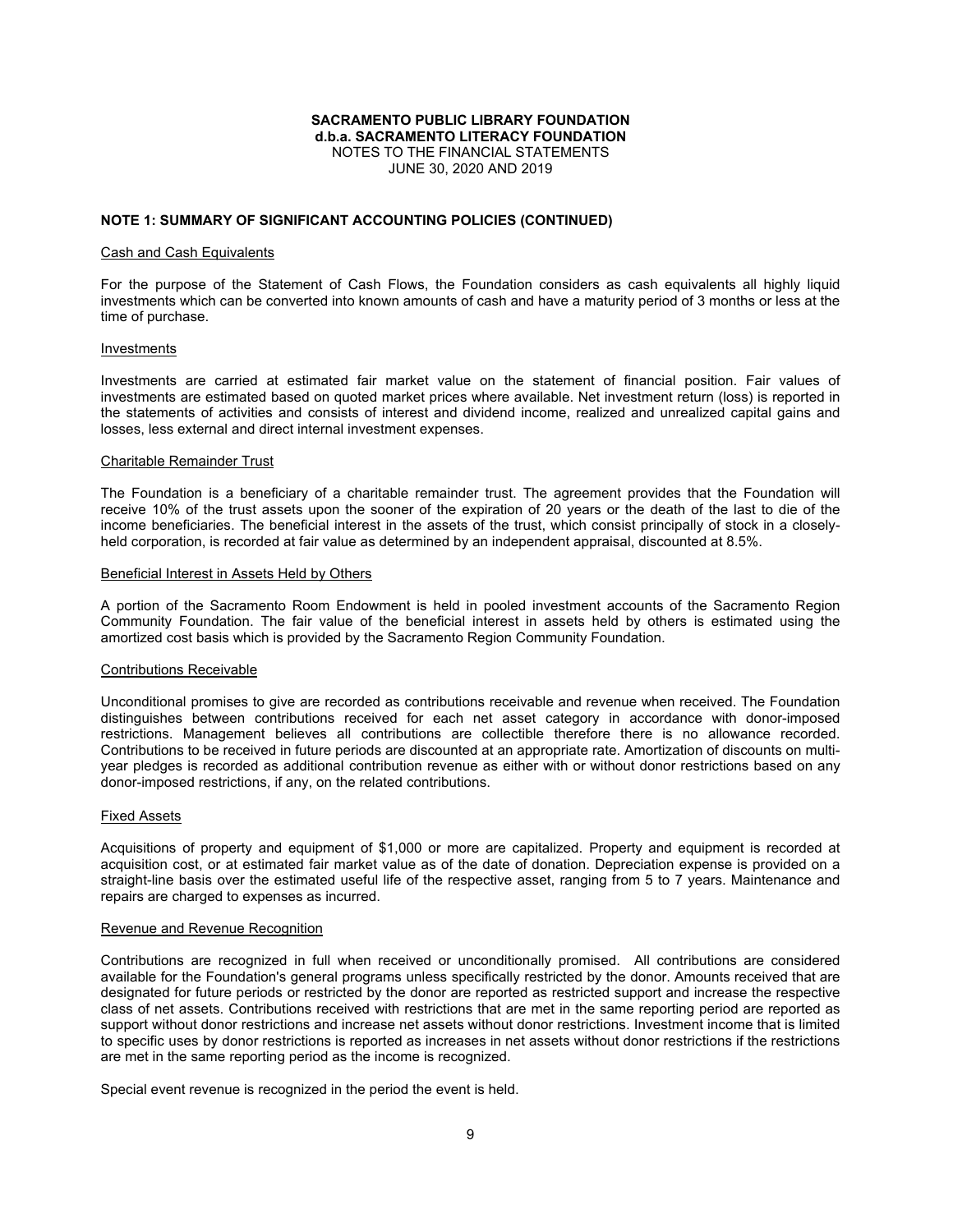### **NOTE 1: SUMMARY OF SIGNIFICANT ACCOUNTING POLICIES (CONTINUED)**

#### In-kind Contributions and Contributed Services

In-kind contributions are reflected as contributions at their estimated fair value at the date of donation and are reported as unrestricted support unless explicit donor stipulations specify how donated assets must be used. Contributions of tangible assets are recorded at fair value when received. The amounts reflected in the accompanying financial statements as in-kind contributions are offset by like amounts included in expenses or assets. In-kind donations were all made for the Authors on the Move auction and included vacation spaces and donated food.

The Foundation recognizes the fair value of contributed services received if such services a) create or enhance nonfinancial assets or b) require specialized skills that are provided by individuals possessing those skills and would typically need to be purchased if not contributed. The Foundation receives services from a large number of volunteers who give significant amounts of their time to programs and fund-raising campaigns but which do not meet the criteria for financial statement recognition.

#### Functional Expense Allocation

The costs of providing the program and supporting services have been summarized on a functional basis in the Statement of Activities and Statement of Functional Expenses. Accordingly, certain costs have been allocated based on employees' time incurred and management's estimate of the usage of resources. The expenses that are allocated include salaries and benefits which are allocated based on time incurred and consultants, occupancy and storage, meetings, office supplies, bank charges, telephone, dues, subscriptions, education, insurance, travel, depreciation, and other which are allocated based on estimate of usage of resources.

#### Income Taxes

The Foundation, pursuant to a determination letter from the Internal Revenue Service, is exempt from Federal and State income taxes under Section 501(c)(3) of the Internal Revenue code and Section 23701(d) of the California Revenue and Taxation Code.

The accounting standard on accounting for uncertainty in income taxes addresses the determination of whether tax benefits claimed or expected to be claimed on a tax return should be recorded in the financial statements. Under that guidance, the Foundation may recognize the tax benefit from an uncertain tax position only if it is more likely than not that the tax position will be sustained on examination by taxing authorities based on the technical merits of the position. Examples of tax positions include the tax-exempt status of the Organization and various positions related to the potential sources of unrelated business taxable income (UBIT). The tax benefits recognized in the financial statements from such a position are measured based on the largest benefit that has a greater than 50% likelihood of being realized upon ultimate settlement. There were no unrecognized tax benefits identified or recorded as liabilities at June 30, 2020 and June 30, 2019.

#### Subsequent Events

Subsequent events have been evaluated through January 26, 2021, which is the date the financial statements were available to be issued.

#### Use of Estimates

The preparation of financial statements in accordance with generally accepted accounting principles requires management to make estimates and assumptions that affect certain reported amounts and disclosures. Accordingly, actual results could differ from those estimates.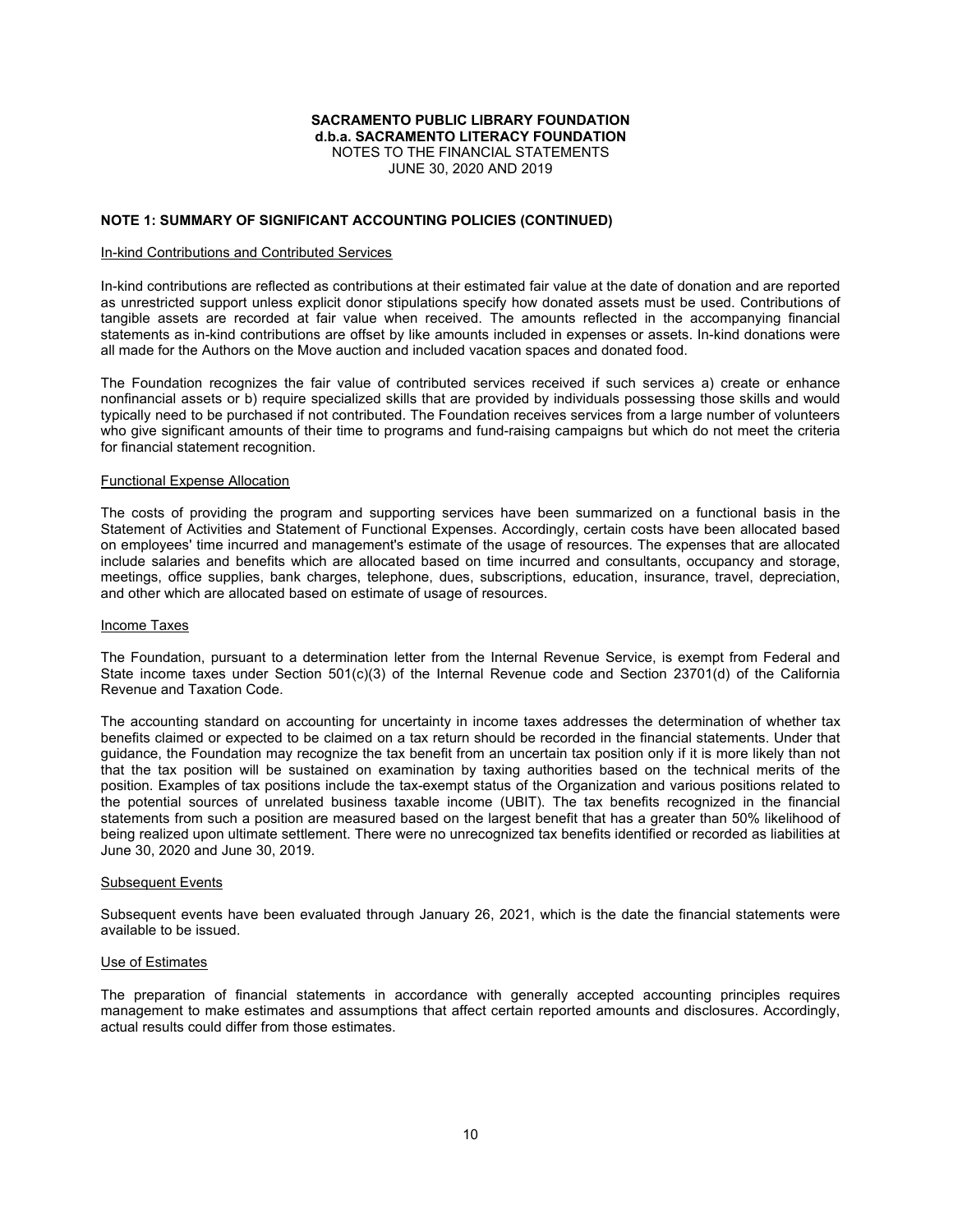JUNE 30, 2020 AND 2019

### **NOTE 1: SUMMARY OF SIGNIFICANT ACCOUNTING POLICIES (CONTINUED)**

#### Recently Adopted Accounting Pronouncements

### *ASU 2014-09 - Revenue from Contracts with Customers (Topic 606):*

In May 2014, the Financial Accounting Standards Board (FASB) issued amended guidance to clarify the principles for recognizing revenue from contracts with customers. The guidance requires an entity to recognize revenue to depict the transfer of goods or services to customers in an amount that reflects the consideration to which an entity expects to be entitled in exchange for those goods or services. The guidance also requires expended disclosures relating to the nature, amount, timing, and uncertainty of revenue and cash flows arising from contracts with customers, as well as other disclosures. The Foundation adopted this new accounting guidance for its June 30, 2020 year end. Analysis of various provisions of this standard resulted in no significant changes in the way the Foundation recognizes revenue, and therefore no changes to previously issued audited financial statements were required on a retrospective basis. The disclosures of revenue have been enhanced in accordance with the standard.

### *ASU 2016-18 - Statement of Cash Flows (Topic 230) Restricted Cash:*

This standard addresses the diversity in practice that exists regarding the classification and the presentation of changes in restricted cash on the statement of cash flows under Topic 230, Statement of Cash Flows. The standard requires cash flow statements to explain the changes during a reporting period of the totals for cash, cash equivalents, restricted cash and restricted cash equivalents. Amounts generally described as restricted cash and restricted cash equivalents should be included with cash and cash equivalents when reconciling the beginning-of-period and the endof-period total amounts set forth on the statement of cash flows. The amendments in this ASU do not provide a definition of restricted cash or restricted cash equivalents. The Foundation adopted this accounting guidance for its June 30, 2020 year-end. There was no impact to the Foundation's financial statements as a result of adopting this standard.

### *ASU 2018-08 – Clarifying the Scope and Accounting Guidance for Contributions Received and Contributions Made:*

The purpose of this standard is to clarify and improve current guidance about whether a transfer of assets (or the reduction, settlement, or cancellation of liabilities) is a contribution or an exchange transaction. The amendments clarify how an entity determines whether a resource provider is participating in an exchange transaction by evaluating whether the resource provider is receiving commensurate value in return for the resources transferred on the basis of the following: (1) A resource provider (including a foundation, a government agency, or other) is not synonymous with the general public. A benefit received by the public as a result of the assets transferred is not equivalent to commensurate value received by the resource provider. (2) Execution of a resource provider's mission or the positive sentiment from acting as a donor does not constitute commensurate value received by a resource provider for purposes of determining whether a transfer of assets is a contribution or an exchange. For transactions in which the Foundation is a resource recipient, the new requirements are effective for the Foundation's June 30, 2020 year-end. For transactions in which the Foundation is a resource provider, the new requirements are effective for the Foundation's June 30, 2021 year-end. Early adoption is permitted. The Foundation adopted this new accounting guidance for its June 30, 2020 year-end. There was no impact to the Foundation's financial statements as a result of adopting this standard.

#### Future Accounting Pronouncements

### *ASU 2016-02 - Leases (Topic 842):*

Under the new guidance, a lessee will be required to recognize assets and liabilities for leases with a term of more than 12 months. Unlike current GAAP, which requires only capital leases to be recognized on the balance sheet, ASU No. 2016-02 will require both operating and finance leases to be recognized on the balance sheet. Additionally, the ASU will require disclosures to help investors and other financial statement users better understand the amount, timing, and uncertainty of cash flows arising from leases, including qualitative and quantitative requirements. The new requirements are effective for the Foundation's June 30, 2022 year end. Management has not yet determined the impact of this accounting standard on the Foundation's operations or cash flows.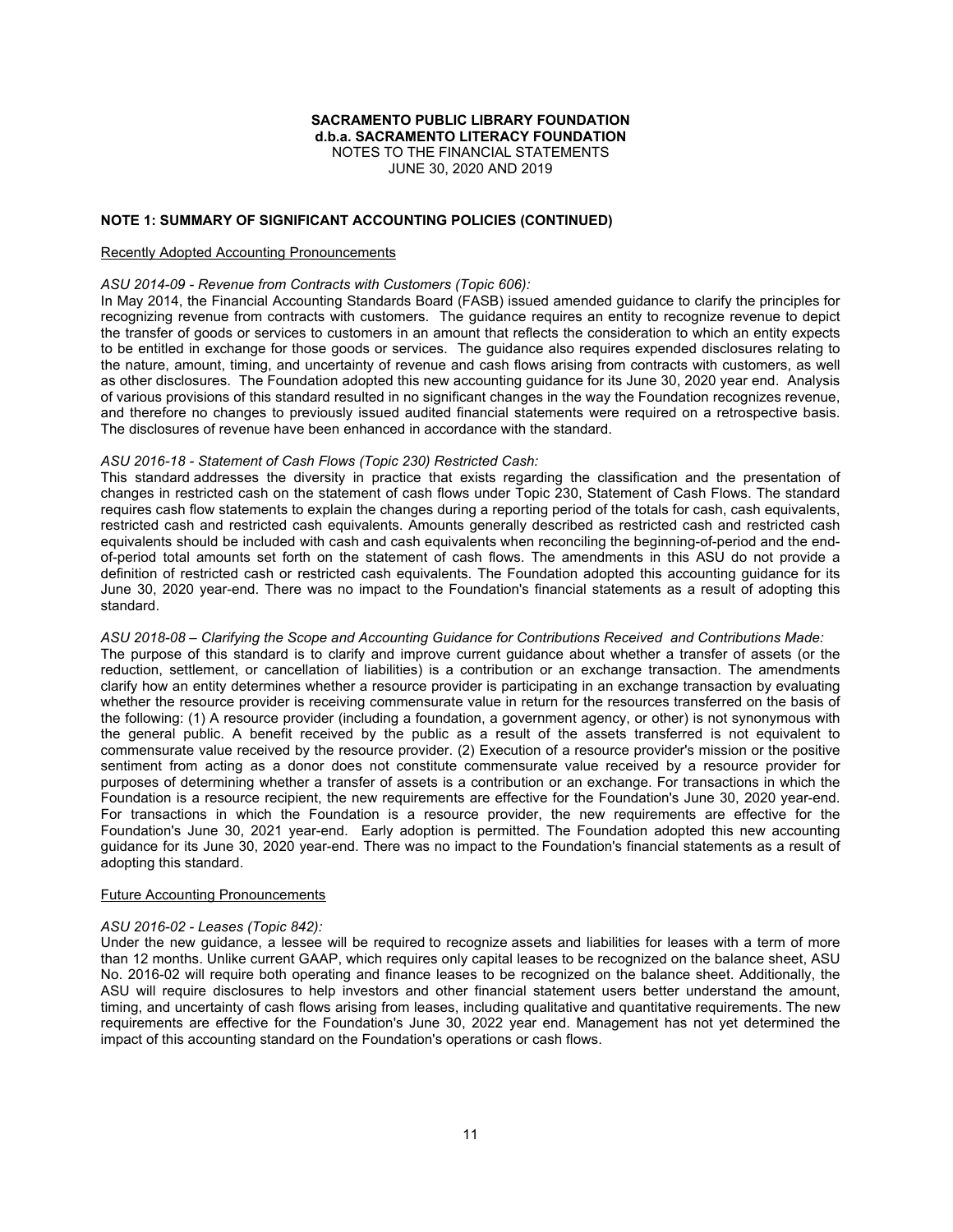### **NOTE 1: SUMMARY OF SIGNIFICANT ACCOUNTING POLICIES (CONTINUED)**

*ASU 2018-13 - Fair Value Measurement: Changes to Disclosure Requirements for Fair Value Measurement:* The purpose of this standard is to improve the effectiveness of disclosures about fair value measurements under ASC 820. Disclosure requirements including (1) transfers between Level 1 and Level 2 of the fair value hierarchy, (2) policy for timing of transfers between levels, (3) valuation processes for Level 3 measurements, and (4) changes in unrealized gains and losses for the period included for earnings for recurring Level 3 measurements. Additional disclosures are required for investment in certain entities that calculate net asset value such as timing of liquidation of an investee's assets and the date when restriction might relapse. Additional disclosures include disclosing changes in unrealized gains/losses for the period that are included in other comprehensive income for Level 3 measurements and the range and weighted average of significant unobservable inputs used to develop Level3 fair value measurements. The new requirements are effective for Foundation's June 30, 2021 year-end. Management has not yet determined the impact of this accounting standard on the Foundation's operations or cash flows.

*ASU 2020-07 - Presentation and Disclosures by Not-for-Profit Entities for Contributed Nonfinancial Assets (Topic 958):* Under the new guidance, not-for-profit entities that receive contributed nonfinancial assets will be required to provide enhanced presentation and disclosures regarding the type and valuation of the receipts of nonfinancial assets. The requirements in the ASU require presentation of the receipt of nonfinancial assets as a separate line item in the statement of activities. The ASU also requires additional disclosures regarding qualitative information about the monetization or utilization of the nonfinancial assets, any donor-imposed restrictions on the use of the nonfinancial assets, and a description of the valuation techniques and inputs used to determine the fair value on the date the nonfinancial assets were received. The amendments in this ASU should be applied on a retrospective basis and are effective for the Foundation's June 30, 2022 year-end. Early adoption is permitted. Management has not yet determined the impact of this accounting standard on the Foundation's operations or cash flows.

### **NOTE 2: LIQUIDITY AND AVAILABILITY**

The Foundation receives significant contributions with donor restrictions to be used in accordance with the associated purpose restrictions. It also receives gifts to establish endowments that will exist in perpetuity; the income generated from such endowments is used to fund Library programs and Foundation operations. In addition, the Foundation receives support without donor restrictions; such support has historically represented approximately 77% of operating needs and is generated through direct mail and an annual gala event, *Authors on the Move*. The remaining operations budget is funded by management fees from endowments, fee for service projects such as the Walk4Literacy and the Community Literacy Map as well investment income from the Foundation Operations Endowment. Annual operations are defined as activities occurring during the Foundation's fiscal year.

The Foundation considers investment income without donor restrictions, appropriated earnings from board-designated (quasi) endowments, contributions without donor restrictions and contributions with donor restrictions for use in current programs which are ongoing, major, and central to its annual operations to be available to meet cash needs for general expenditures. General expenditures include administrative and general expenses, fundraising expenses and Library grants.

The Foundation manages its cash available to meet general expenditures following three guiding principles:

- Operating within a prudent range of financial soundness and stability,
- Maintaining adequate liquid assets, and
- Maintaining sufficient reserves to provide reasonable assurance that long term grant commitments and obligations under endowments with donor restrictions and quasi-endowments that support mission fulfillment will continue to be met, ensuring the sustainability of the Foundation.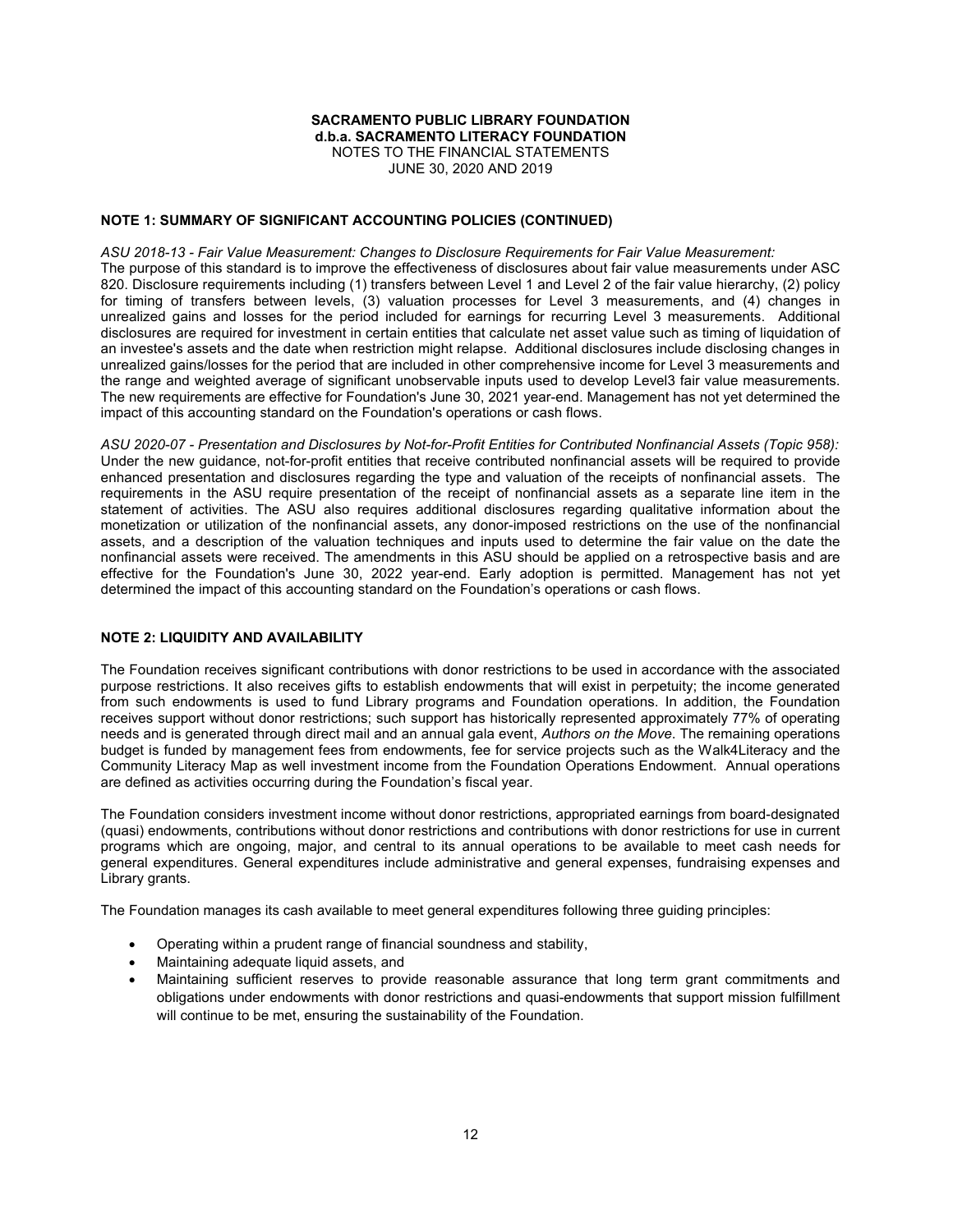### **NOTE 2: LIQUIDITY AND AVAILABILITY (CONTINUED)**

Through the end of the period covered by this audit, the Foundation's Board reviews and approves grants to the Library. The Library can provide requests for funding at any time during the year and such requests are accepted or rejected based on donor interest. The Foundation reviews its liquidity monthly in order to maintain financial assets available to meet general expenditures. The Foundation maintains an operating reserve of 6 months of annual expenses for administrative, general, and fundraising expenses. Additionally, the Foundation holds board designated assets that in the case of an emergency, could be withdrawn from endowments and used for operations and grant commitments. To date, the Foundation has not had to withdraw previously Board Designated endowment investments.

**June 30, 2020 June 30, 2019**

The following table is updated monthly for the Board of Directors to Review:

|                                                                                                                                          | June 30, 2020                         |      | June 30, 2019                              |
|------------------------------------------------------------------------------------------------------------------------------------------|---------------------------------------|------|--------------------------------------------|
| Cash and cash equivalents<br>Investments<br>Contributions receivable, net                                                                | \$<br>620.714<br>3.924.244<br>96.364  | - \$ | 307,863<br>4,109,515<br>254.069            |
| Total                                                                                                                                    | 4,641,322                             |      | 4,671,447                                  |
| Less amounts unavailable for general expenditures within one year,<br>due to:                                                            |                                       |      |                                            |
| Restricted by donors with purpose or time restrictions<br>Restricted by donors into perpetuity<br>Board designated reserve and endowment | (544,950)<br>(2,544,618)<br>(977.770) |      | (487, 357)<br>(2,487,579)<br>(1, 127, 770) |
| Total financial assets available to management for general<br>expenditure within one year                                                | 573.984                               |      | 568,741                                    |

As of June 30, 2020 and June 30, 2019, the Foundation had 10 months and 11 months, respectively, of available cash to cover operations in the event of a crisis. In addition, as of June 30, 2020 and June 30, 2019, the Foundation held \$752,645 and \$902,645, respectively, in board designated assets that could be withdrawn and redirected if necessary.

The Liquidity of the Foundation has been closely monitored and managed by staff since the 2008 market collapse.

#### **NOTE 3: CASH AND CASH EQUIVALENTS**

The balance in cash and cash equivalents at June 30, 2020 and June 30, 2019 consisted of the following:

|                                                                            |   | June 30, 2020 | June 30, 2019 |         |  |
|----------------------------------------------------------------------------|---|---------------|---------------|---------|--|
| Cash and cash equivalents<br>Cash and cash equivalents - held in endowment | S | 348.208       |               | 164.797 |  |
| investment accounts                                                        |   | 272.506       |               | 143,066 |  |
| Total cash and cash equivalents                                            |   | 620,714       |               | 307,863 |  |

The Foundation maintains bank accounts at several reputable financial institutions. As of June 30, 2020 the Foundation's total bank balance was \$332,277, of which \$250,000 was insured by the Federal Deposit Insurance Corporation and \$82,277 was uninsured. At June 30, 2019 the Foundation's total bank balance was \$238,299, of which \$238,299 was fully insured.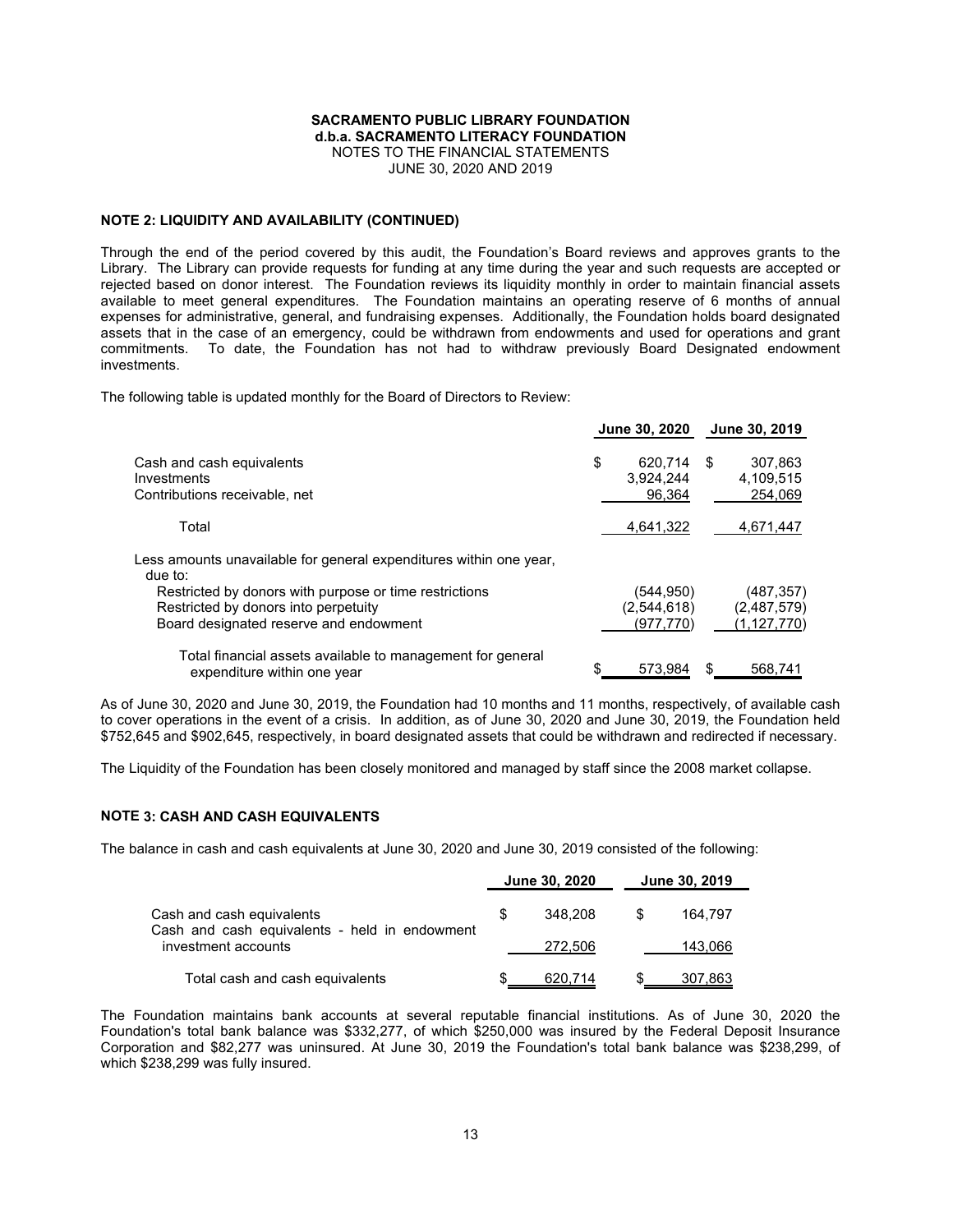## **NOTE 4: INVESTMENTS**

Investment securities are reported in the financial statements at fair market value and consisted of the following at June 30, 2020 and June 30, 2019:

|                                                                                                | June 30, 2020              | June 30, 2019   |
|------------------------------------------------------------------------------------------------|----------------------------|-----------------|
| Current investments:<br>Mutual funds                                                           | 372,092                    | \$<br>327,371   |
| Total current investments                                                                      | 372,092                    | \$<br>327,371   |
| Non-current investments:<br>Endowments:<br>Exchange-traded funds<br>Mutual funds               | \$<br>977,398<br>2.047.360 | \$<br>3,247,158 |
| Total endowments                                                                               | 3,024,758                  | 3,247,158       |
| Beneficial interest in assets held by others<br>Receivable - beneficial interest in charitable | 158,122                    | 165.714         |
| remainder trust (Note 13)                                                                      | 369,272                    | 369,272         |
| Total non-current investments                                                                  | 3,552,152                  | 3.782.144       |

The following schedule summarizes the investment activity reported in the statements of activities:

|                                                                                          | June 30, 2020                                 | June 30, 2019 |                                         |  |  |
|------------------------------------------------------------------------------------------|-----------------------------------------------|---------------|-----------------------------------------|--|--|
| Interest and dividends<br>Unrealized gains<br>Realized gains (losses)<br>Investment fees | \$<br>92.531<br>28,675<br>(6,590)<br>(36.731) | S             | 76.892<br>111,460<br>53,515<br>(41,546) |  |  |
| Net Investment Income                                                                    | 77.885                                        |               | 200,321                                 |  |  |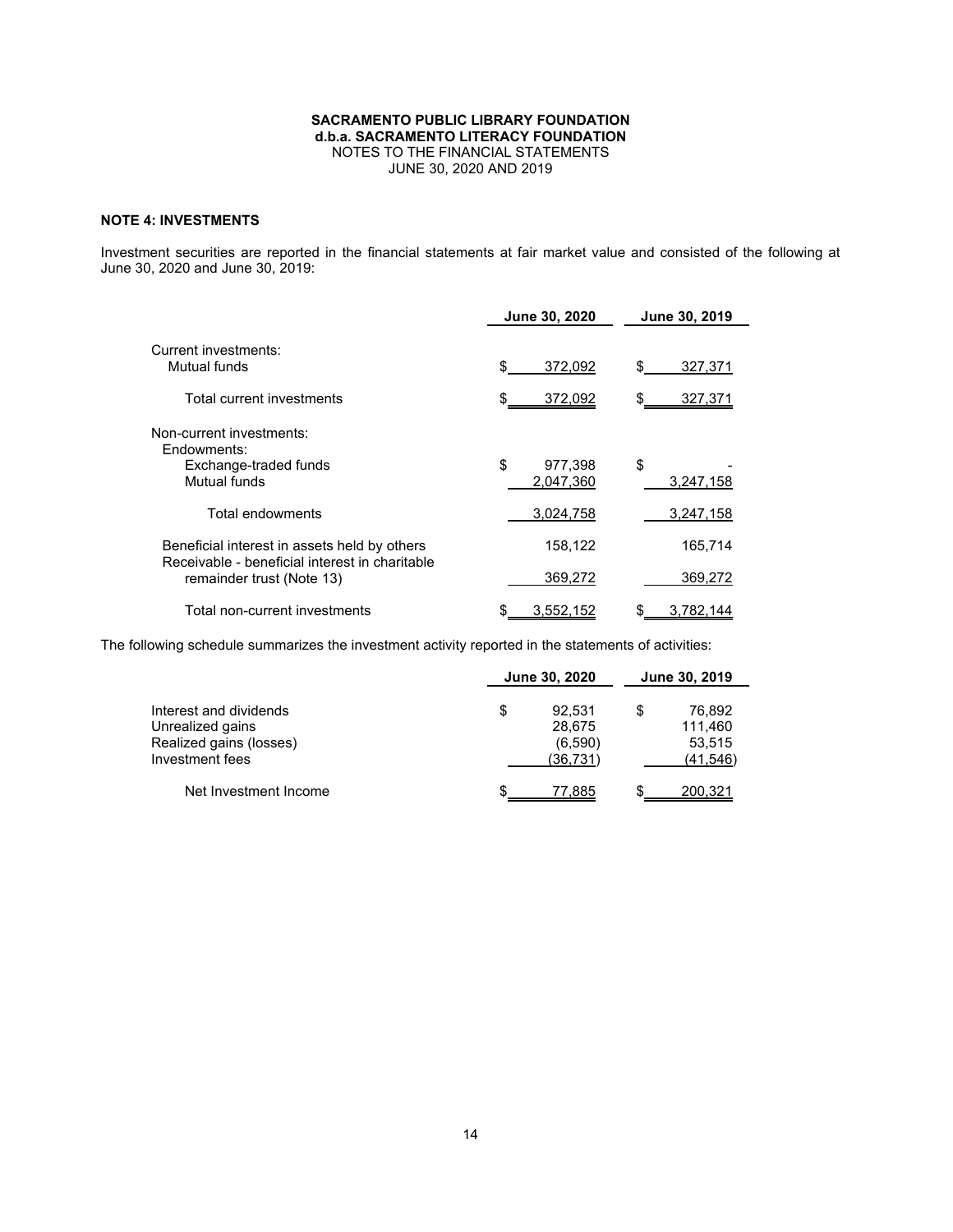#### **NOTE 5: FAIR VALUE MEASUREMENTS**

FASB Accounting Standards Codification 820, *Fair Value Measurements and Disclosures*, provides the framework for measuring fair value. That framework provides a fair value hierarchy that prioritizes the inputs to valuation techniques used to measure fair value. The hierarchy gives the highest priority to unadjusted quoted prices in active markets for identical assets or liabilities (level 1 measurements) and the lowest priority to unobservable inputs (level 3 measurements). The three levels of the fair value hierarchy are described below:

- Level 1 Inputs to the valuation methodology are unadjusted quoted prices for identical assets or liabilities in active markets that the Foundation has the ability to access.
- Level 2 Inputs to the valuation methodology include:
	- Quoted prices for similar assets or liabilities in active markets;
	- Quoted prices for identical or similar assets or liabilities in inactive markets;
	- Inputs other than quoted prices that are observable for the assets or liabilities;
	- Inputs that are derived principally from or corroborated by observable market data correlation or other means.

If the asset or liability has a specified (contractual) term, the Level 2 input must be observable for substantially the full term of the asset or liability.

Level 3 Inputs to the valuation methodology are unobservable and significant to the fair value measurement.

The asset's or liability's fair value measurement level within the fair value hierarchy is based on the lowest level of any input that is significant to the fair value measurement. Valuation techniques used need to maximize the use of observable inputs and minimize the use of unobservable inputs.

Following is a description of the valuation methodologies used for assets and liabilities measured at fair value on a recurring basis and recognized in the accompanying statements of financial position, as well as the general classification of such assets pursuant to the valuation hierarchy. There have been no significant changes in the valuation techniques during the year ended June 30, 2020. The Foundation had no assets or liabilities measured at fair value on a nonrecurring basis.

*Mutual funds and exchange-traded funds*: Fair value is based on quoted market prices in an active market, resulting in a Level 1 valuation.

*Beneficial interest in assets held by others*: Fair value is determined by calculating the present value of the future distributions expected to be received at an 8.5% discount rate, resulting in a Level 3 valuation.

*Receivable - beneficial interest in charitable remainder trust*: Fair value is determined using the amortized cost basis, which is provided by the Sacramento Region Community Foundation, resulting in a Level 3 valuation.

The methods described above may produce a fair value calculation that may not be indicative of net realizable value or reflective of future fair values. Furthermore, while the Foundation believes its valuation methods are appropriate and consistent with other market participants, the use of different methodologies or assumptions to determine the fair value of certain financial instruments could result in a different fair value measurement at the reporting date.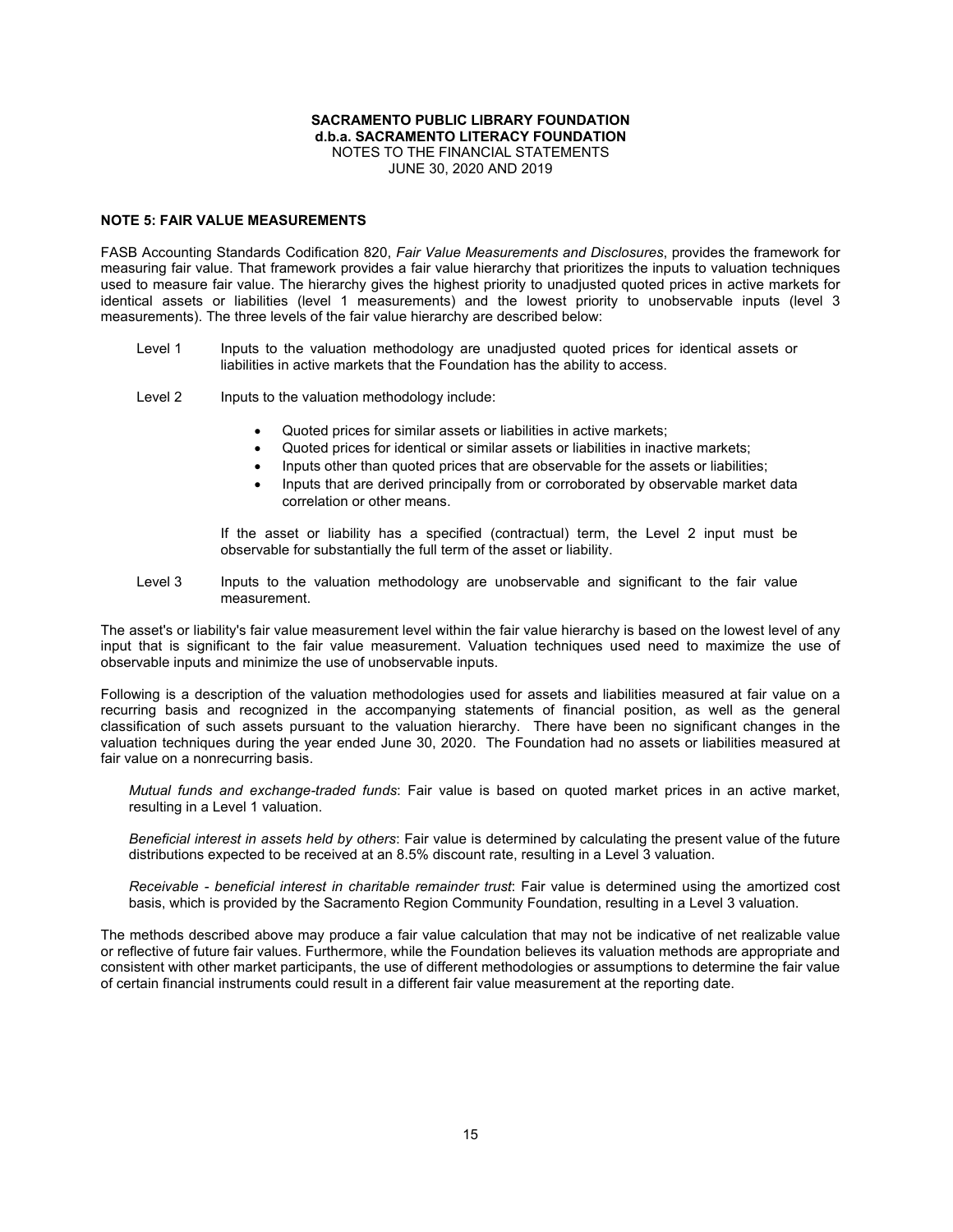### **NOTE 5: FAIR VALUE MEASUREMENTS (CONTINUED)**

The following tables set forth by level, within the fair value hierarchy, the Foundation's assets at fair value on a recurring basis as of June 30, 2020 and June 30, 2019.

|                                                                                                                              | Level 1              |    | Level 2 |      | Level 3                    |      | <b>Fair Value</b>               |
|------------------------------------------------------------------------------------------------------------------------------|----------------------|----|---------|------|----------------------------|------|---------------------------------|
| Mutual funds<br>Exchange-traded funds<br>Beneficial interest in assets held by others<br>Receivable - beneficial interest in | 2,419,452<br>977.398 | S. |         | - \$ | $\qquad \qquad$<br>158.122 | - \$ | 2,419,452<br>977,398<br>158.122 |
| charitable remainder trust                                                                                                   |                      |    |         |      | 369.272                    |      | 369,272                         |
| Total assets at fair value                                                                                                   | 3,396,850            |    |         |      | 527.394                    |      | 3.924.244                       |

### **Assets at Fair Value as of June 30, 2020**

## **Assets at Fair Value as of June 30, 2019**

|                                                                                                     | Level 1        | Level 2                          |   | Level 3                   |     | <b>Fair Value</b>    |
|-----------------------------------------------------------------------------------------------------|----------------|----------------------------------|---|---------------------------|-----|----------------------|
| Mutual funds<br>Beneficial interest in assets held by others<br>Receivable - beneficial interest in | 3.574.529<br>- | $\blacksquare$<br>$\blacksquare$ | S | $\blacksquare$<br>165.714 | \$. | 3,574,529<br>165.714 |
| charitable remainder trust                                                                          |                |                                  |   | 369.272                   |     | 369,272              |
| Total assets at fair value                                                                          | 3,574,529      | $\,$                             |   | 534,986                   |     | 4,109,515            |

The following tables set forth a summary of changes in the fair value of the Foundation's Level 3 assets on a recurring basis for the years ended June 30, 2020 and June 30, 2019.

### **Level 3 Assets as of June 30, 2020**

|                                                                                                                  | Receivable -<br>beneficial interest in<br>charitable remainder<br>trust |      | <b>Beneficial interest in</b><br>assets held by<br>others |  |  |  |
|------------------------------------------------------------------------------------------------------------------|-------------------------------------------------------------------------|------|-----------------------------------------------------------|--|--|--|
| Balance, beginning of year                                                                                       | 369.272                                                                 | - \$ | 165.714                                                   |  |  |  |
| Relating to instruments still held at the reporting date:<br>Unrealized losses included in net investment income |                                                                         |      | (7,592)                                                   |  |  |  |
| Balance, end of year                                                                                             | 369,272                                                                 |      | 158.122                                                   |  |  |  |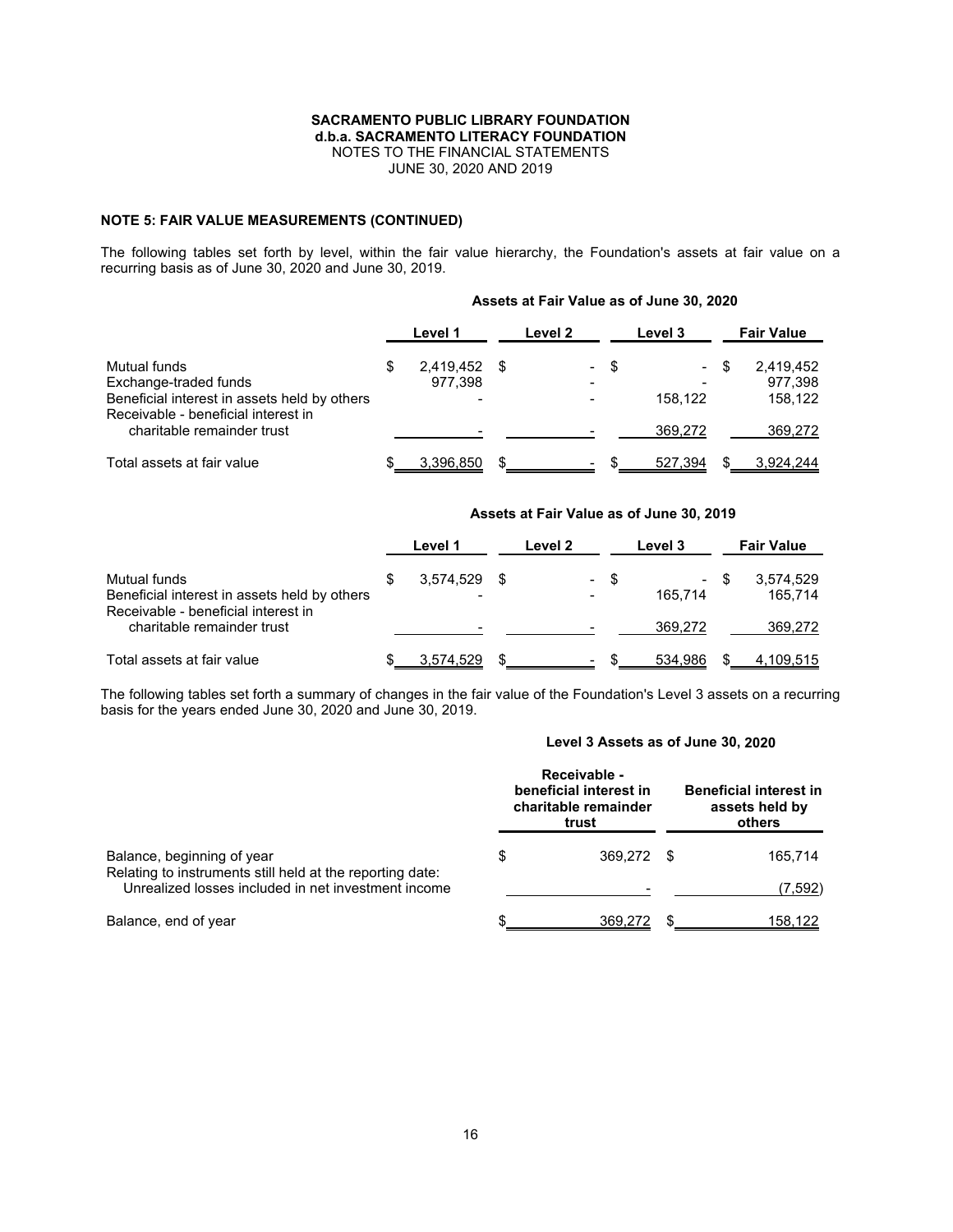JUNE 30, 2020 AND 2019

### **NOTE 5: FAIR VALUE MEASUREMENTS (CONTINUED)**

### **Level 3 Assets as of June 30, 2019**

|                                                                                                                                                    |   | Receivable - beneficial<br>interest in charitable<br>remainder trust |     | <b>Beneficial interest in</b><br>assets held by<br>others |  |  |  |
|----------------------------------------------------------------------------------------------------------------------------------------------------|---|----------------------------------------------------------------------|-----|-----------------------------------------------------------|--|--|--|
| Balance, beginning of year                                                                                                                         | S | 401.852                                                              | - S | 166,949                                                   |  |  |  |
| Relating to instruments still held at the reporting date:<br>Change in fair market value of CRT<br>Unrealized losses included in investment income |   | (32, 580)                                                            |     | (1,235)                                                   |  |  |  |
|                                                                                                                                                    |   |                                                                      |     |                                                           |  |  |  |
| Balance, end of year                                                                                                                               |   | 369,272                                                              |     | 165,714                                                   |  |  |  |

### **NOTE 6: CONTRIBUTIONS RECEIVABLE**

Contributions receivable are expected to be realized in the following periods:

|                                                                                         |   | June 30, 2020               | <b>June 30, 2019</b>          |
|-----------------------------------------------------------------------------------------|---|-----------------------------|-------------------------------|
| In one year or less<br>Between one and four years<br>Less discount to net present value | S | 40.925<br>57.600<br>(2.161) | 163,800<br>95,600<br>(5, 331) |
| Net contributions receivable                                                            |   | 96.364                      | 254,069                       |

Contributions receivable are reported as follows in the Statements of Financial Position:

|                                                                       | June 30, 2020    | June 30, 2019     |
|-----------------------------------------------------------------------|------------------|-------------------|
| Contributions receivable<br>Contributions receivable, net of discount | 40.925<br>55.439 | 163,800<br>90,269 |
| Net contributions receivable                                          | 96,364           | 254,069           |

Unconditional promises to give with expected payments extending beyond one year have been evaluated using a discount rate of 1.55%. The discount amount calculated was \$2,161 and \$5,331 as of June 30, 2020 and June 30, 2019, respectively. Management has determined that the unconditional promises to give are fully collectible. Therefore, no allowance for uncollectible accounts are considered necessary at June 30, 2020 and June 30, 2019.

### **NOTE 7: CONCENTRATION OF RISK**

During the year ended June 30, 2020, no single supporter provided more than 10% of revenues. During the year ended June 30, 2019, approximately 54% of revenues was provided by one supporter.

As of June 30, 2020, approximately 76% of accounts receivable was provided by three supporters. As of June 30, 2019, approximately 49% of accounts receivable was provided by one supporter.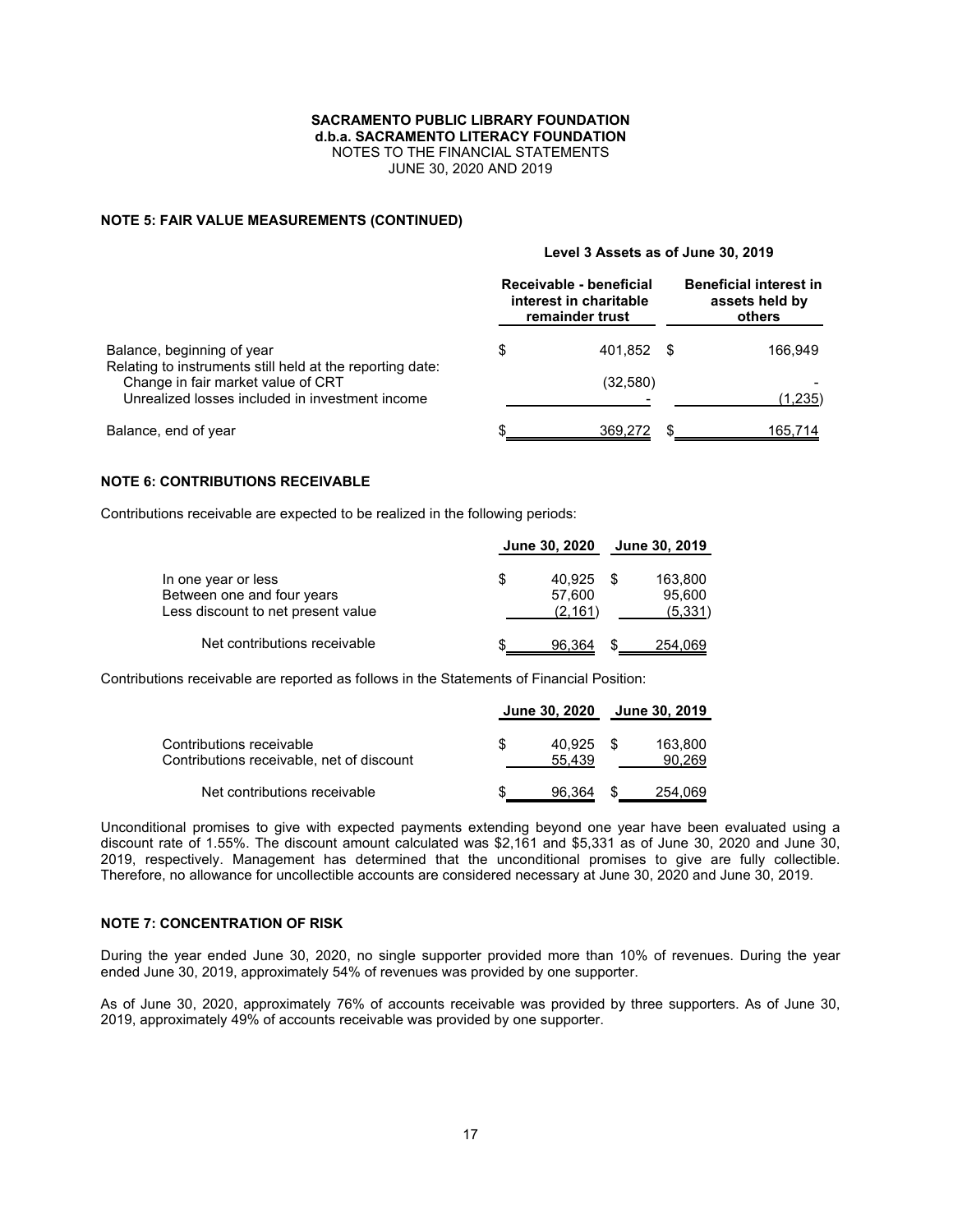### **NOTE 8: NOTE PAYABLE**

On April 3, 2020, the Foundation entered into a promissory note provided through the Small Business Administration's (SBA) Paycheck Protection Program (PPP). The Paycheck Protection Program is a loan designed to provide a direct incentive for small businesses to keep their workers on the payroll in accordance with, and under, Section's 1102 and 1106 of the Coronavirus Aid, Relief, and Economic Security Act (CARES Act) signed by the President of the United States on March 27, 2020. The Foundation received a loan in the amount of \$34,042. The interest rate is fixed at 1% per year for the term of the loan, maturing April 3, 2022. Principal and interest payments are deferred for the first six months of the note. SBA will forgive loans if all employees are kept on the payroll for eight weeks and the money is used for payroll, rent, mortgage, or utilities, with at least 75% of the forgiven amount to be used on payroll. No collateral or personal guarantees are required.

Future minimum principal payments as of June 30, 2020 are as follows:

| 2021<br>2022 | \$<br>11,131<br>22.911 |
|--------------|------------------------|
| Total        | \$<br>34,042           |

### **NOTE 9: NET ASSETS WITH DONOR RESTRICTIONS**

Net assets with donor restrictions are restricted for the following purposes or periods.

|                                                                                                                                                                           |    | 2020                                                                       | 2019                                                                             |
|---------------------------------------------------------------------------------------------------------------------------------------------------------------------------|----|----------------------------------------------------------------------------|----------------------------------------------------------------------------------|
| Fndowments:<br>Perpetual in nature, earnings from which are<br>subject to endowment spending policy and<br>appropriation:                                                 |    |                                                                            |                                                                                  |
| <b>Books and Materials</b><br>Sacramento Room<br><b>SPLF Operations</b><br>Children Literacy<br>Persian Language Books<br>Finegold Scholarship<br><b>Fndowments total</b> | \$ | 1,051,317<br>729,634<br>53,814<br>650,192<br>24,158<br>35,503<br>2,544,618 | \$<br>1,086,901<br>758,512<br>41,212<br>540,375<br>24,361<br>36,218<br>2,487,579 |
| Subject to expenditure for a specified purpose:<br>Programs:                                                                                                              |    |                                                                            |                                                                                  |
| Wonder Wagon<br>Literacy Map<br>Walk4Literacy<br>Summer Reading<br><b>Colonial Heights</b><br><b>Branches</b><br>Sacramento Room<br>Other                                 |    | 99<br>37.142<br>9.440<br>49,263<br>70,525<br>6,985<br>17<br>2,207          | 28,756<br>5,132<br>11.361<br>376<br>56,525<br>17,085<br>6,307<br>1,157           |
| Programs total                                                                                                                                                            |    | 175,678                                                                    | 126,699                                                                          |
| Subject to the passage of time                                                                                                                                            |    | 369,272                                                                    | 360,658                                                                          |
| Total net assets with donor restrictions                                                                                                                                  | S  | 3,089,568                                                                  | \$<br>2,974,936                                                                  |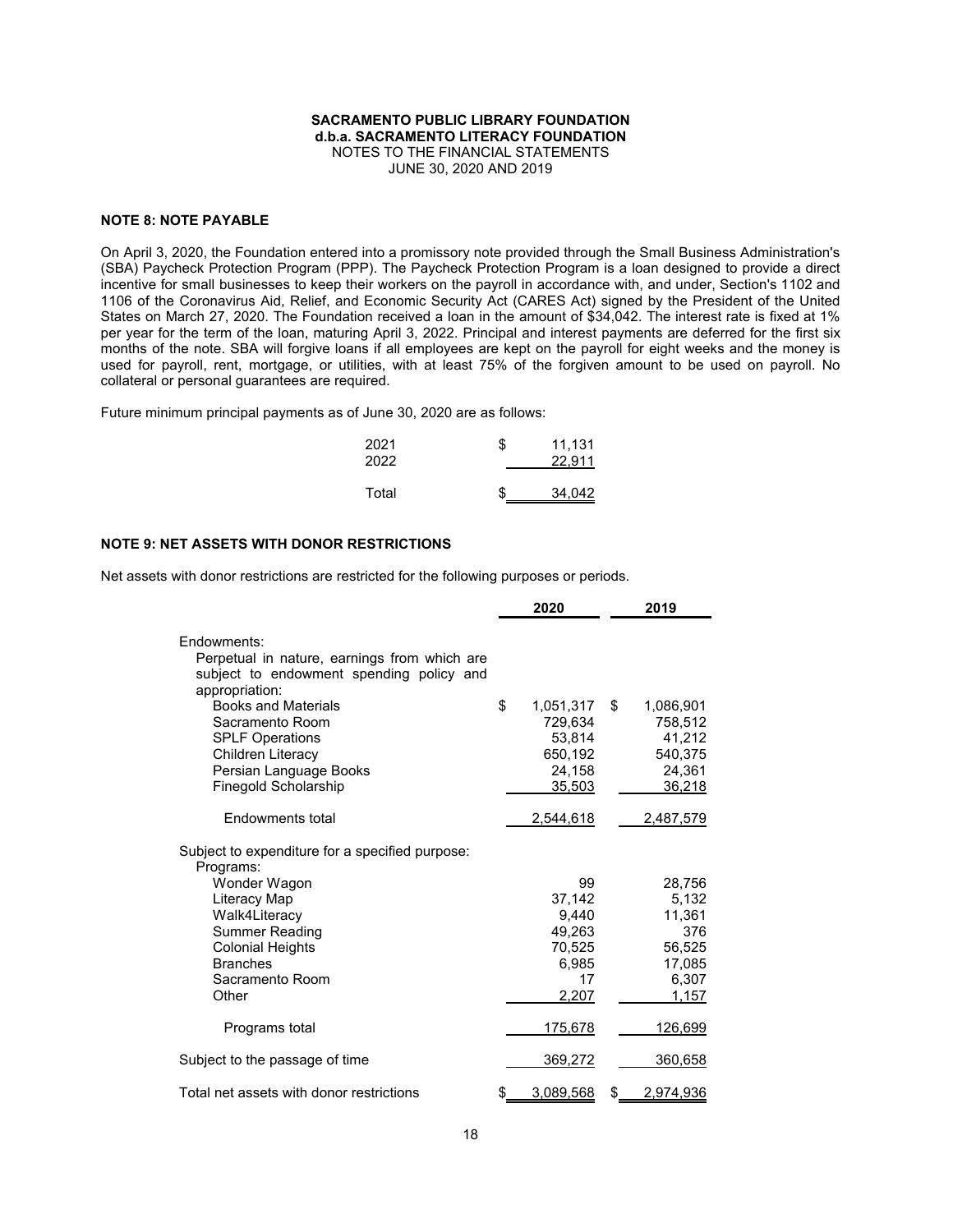### **NOTE 9: NET ASSETS WITH DONOR RESTRICTIONS (CONTINUED)**

Net assets were released from restrictions by incurring expenses satisfying the purpose restrictions as follows:

|                                      | June 30, 2020 |                |
|--------------------------------------|---------------|----------------|
| Summer Reading                       | \$            | 100,000<br>\$. |
| Sacramento Room                      | 58,438        | 46.323         |
| <b>Books and Materials</b>           | 62,516        | 50,799         |
| Literacy Map                         | 21,038        |                |
| <b>Branch libraries</b>              |               | 11,427         |
| Wonder Wagon                         | 28,480        |                |
| Temporarily restricted - other       |               | 1,012          |
| Net assets released from restriction | 170,472       | 209,561        |

### **NOTE 10: NET ASSETS WITHOUT DONOR RESTRICTIONS**

Net assets without donor restrictions are comprised of the following:

| Without donor restrictions:           | June 30, 2020 |           | June 30, 2019 |
|---------------------------------------|---------------|-----------|---------------|
| Endowments:                           |               |           |               |
| <b>Books and Materials</b>            | \$            | 156.607   | \$<br>156.607 |
| Sacramento Room                       |               | 402.417   | 402,417       |
| <b>SPLF Operations</b>                |               | 5,208     | 155,208       |
| Children's Literacy                   |               | 188,413   | 188,413       |
| <b>Fndowments total</b>               |               | 752,645   | 902,645       |
| Designated by the Board for:          |               |           |               |
| Reserves                              |               | 225,125   | 225,125       |
| Undesignated                          |               | 502.224   | 546,494       |
| Net assets without donor restrictions | \$            | 1.479.994 | 1.674.264     |

### **NOTE 11: ENDOWMENTS**

The Foundation has six endowments under management. The Books and Materials Endowment, the Sacramento Room Endowment, the Persian Language Books, Materials and Programs Endowment and the Children's Literacy Endowment directly benefit the Sacramento Public Library (Library). The SPLF Operations Endowment directly benefits the operations of the Foundation. The Ruthe Finegold Endowment directly benefits Library Science Students in the region.

These endowments also include certain net assets without donor restrictions that have been designated for endowments by the Board of Directors. The Board of Directors has implemented policies and procedures that guide it to direct all unrestricted bequest gifts to endowments when possible. These gifts will make contributions to the Sacramento Public Library in perpetuity – a fitting approach to an individual's final gift. The Board is aware that board designated endowment funds can be re-directed at any time the Board deems necessary.

The Board of Directors of the Foundation has interpreted the State Prudent Management of Institutional Funds Act (SPMIFA) as requiring the preservation of the fair value of the original gift as of the first distribution of said endowment, absent explicit donor stipulations to the contrary. At June 30, 2020 and June 30, 2019, there were no such donor stipulations.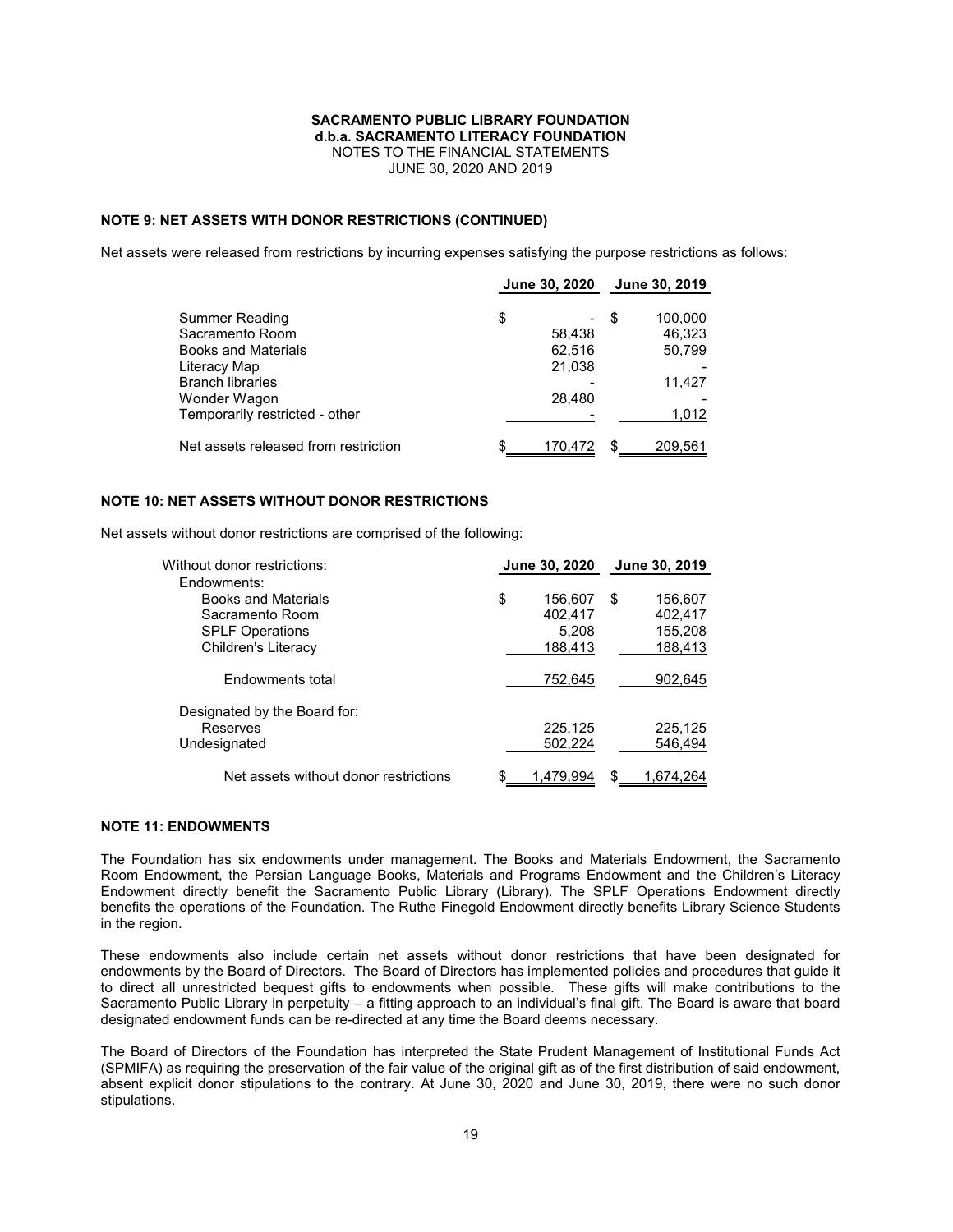### **NOTE 11: ENDOWMENTS (CONTINUED)**

From time to time, certain donor-restricted endowment funds may have fair values less than the amount required to be maintained by donors or by law (underwater endowments). We have interpreted UPMIFA to permit spending from underwater endowments in accordance with prudent measures required under law. At June 30, 2020 the Persian Language Books, Materials and Programs Endowment (PLBMPE) was underwater by \$841 and at June 30, 2019 the Persian Language Books, Materials and Programs Endowment (PLBMPE) was underwater by \$639. The donor of the PLBMPE was provided with this information 45 days in advance of the distribution and did not object to the distribution.

#### Investment and Spending Policies

The Foundation adopted investment and spending policies for their endowments that provide a predictable stream of funding for the Library and the Foundation while seeking to maintain the purchasing power of the endowment assets. Over time, long-term rates of return should be equal to an amount sufficient to maintain the purchasing power of the endowment assets, to provide the necessary capital to fund the spending policy, and to cover the costs of managing the endowment investments. The target minimum rate of return is the Consumer Price Index plus 5 percent on an annual basis. Actual returns in any given year may vary from this amount. To satisfy this long-term rate-of-return objective, the investment portfolio is structured on a total-return approach through an asset allocation that achieves both capital appreciation (realized and unrealized) and current yield (interest and dividends).

The Foundation uses an endowment spending-rate formula to determine the maximum amount to spend from the endowment, including those endowments deemed to be underwater, each year. The rate, determined and adjusted from time to time by the Board of Directors, is applied to the average fair value of the endowment investments for the prior 12 quarters in April of each year to determine the distribution for the current year. During 2020 and 2019, the spending rate was 3.62% and 3.45%, respectively. In establishing this policy, the long-term expected return on the endowment was considered and the rate set with the objective of maintaining the purchasing power of the endowment over time and maintaining the level of support distributed annually to the Library.

**Total Net**

Endowment net asset composition by type of fund as of June 30, 2020 was as follows:

|                                                                                                                                                                | <b>Without Donor</b><br><b>Restrictions</b> |    | <b>With Donor</b><br><b>Restrictions</b>                  |    | ו טנמו וזפנ<br><b>Endowment</b><br><b>Assets</b>                              |
|----------------------------------------------------------------------------------------------------------------------------------------------------------------|---------------------------------------------|----|-----------------------------------------------------------|----|-------------------------------------------------------------------------------|
| Board-designated endowment funds<br>Donor restricted endowment funds:                                                                                          | \$<br>752,645                               | \$ |                                                           | \$ | 752,645                                                                       |
| Original donor-restricted gift amount and amounts<br>required to be maintained in perpetuity by donor<br>Accumulated investment gains                          |                                             |    | 1,801,967<br>742,651                                      |    | 1,801,967<br>742,651                                                          |
| Total                                                                                                                                                          | 752,645                                     | S  | 2,544,618                                                 | S  | 3,297,263                                                                     |
|                                                                                                                                                                | <b>Without Donor</b><br><b>Restrictions</b> |    | <b>With Donor</b><br><b>Restrictions</b>                  |    | Total<br><b>Endowment</b><br><b>Net Assets</b>                                |
| Endowment net assets, beginning of year<br>Contributions<br>Investment income<br>Net depreciation<br>Amount appropriated for expenditure<br>Board designations | \$<br>902,645<br>(150,000)                  | \$ | 2,487,579<br>125,000<br>82,811<br>(43, 119)<br>(107, 653) | \$ | 3,390,224<br>125,000<br>82,811<br>(43, 119)<br>(107, 653)<br><u>(150,000)</u> |
| Endowment net assets, end of year                                                                                                                              | 752,645                                     |    | 2,544,618                                                 | \$ | 3,297,263                                                                     |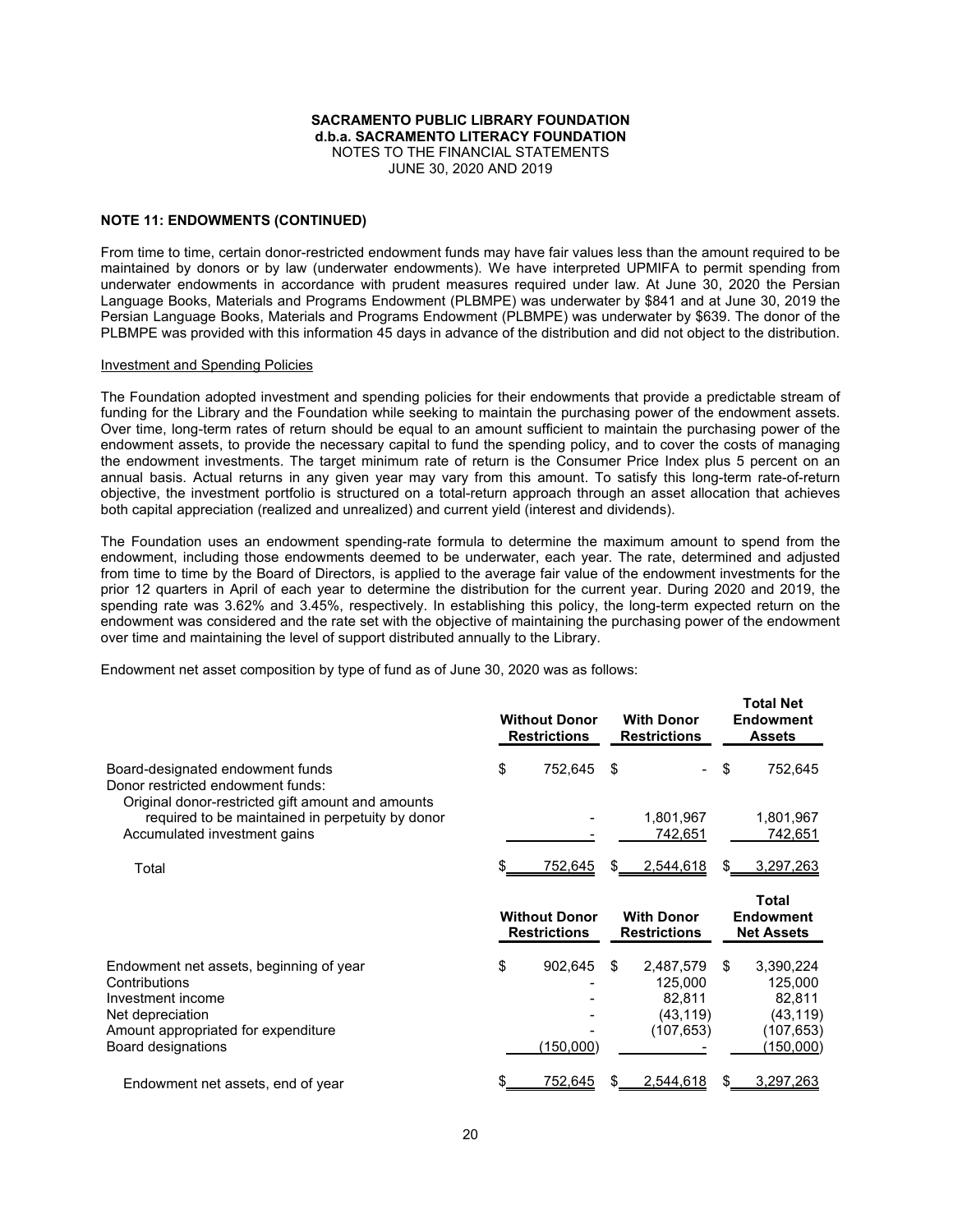### **NOTE 11: ENDOWMENTS (CONTINUED)**

Endowment net asset composition by type of fund as of June 30, 2019 was as follows:

|                                                                                                                                                                | <b>Without Donor</b><br><b>Restrictions</b> |     | <b>With Donor</b><br><b>Restrictions</b>               | <b>Total Net</b><br><b>Endowment</b><br><b>Assets</b>                  |
|----------------------------------------------------------------------------------------------------------------------------------------------------------------|---------------------------------------------|-----|--------------------------------------------------------|------------------------------------------------------------------------|
| Board-designated endowment funds<br>Donor restricted endowment funds:                                                                                          | \$<br>902,645                               | -\$ |                                                        | \$<br>902,645                                                          |
| Original donor-restricted gift amount and amounts<br>required to be maintained in perpetuity by donor<br>Accumulated investment gains                          |                                             |     | 1,965,190<br>522,389                                   | 1,965,190<br>522,389                                                   |
| Total                                                                                                                                                          | 902,645                                     | \$. | 2,487,579                                              | \$<br>3,390,224                                                        |
|                                                                                                                                                                |                                             |     | <b>With Donor</b>                                      | <b>Total Net</b><br><b>Endowment</b>                                   |
|                                                                                                                                                                | <b>Without Donor</b><br><b>Restrictions</b> |     | <b>Restrictions</b>                                    | <b>Assets</b>                                                          |
| Endowment net assets, beginning of year<br>Contributions<br>Investment income<br>Net appreciation<br>Amount appropriated for expenditure<br>Board designations | \$<br>817,645<br>85,000                     | \$. | 2,186,269<br>231,700<br>38,304<br>115,622<br>(84, 316) | \$<br>3,003,914<br>231,700<br>38,304<br>115,622<br>(84, 316)<br>85,000 |

### **NOTE 12: TRANSACTIONS WITH THE LIBRARY**

The Foundation's purpose, through the end of the period covered by this audit, was to support projects of the Library, substantially all program services relate to payments to or on behalf of the Library. Cash payments made to or on behalf of the Library for the years ended June 30, 2020 and June 30, 2019 totaled \$149,434 and \$209,561, respectively.

## **NOTE 13: SPLIT INTEREST AGREEMENTS**

### Charitable Remainder Trust

The present value of the Foundation's interest in the trust of \$369,272 did not change for the year ended June 30, 2020. For year ended June 30, 2019, the present value of the Foundation's interest in the trust decreased by \$32,580. The expected date of the gift is September 15, 2020.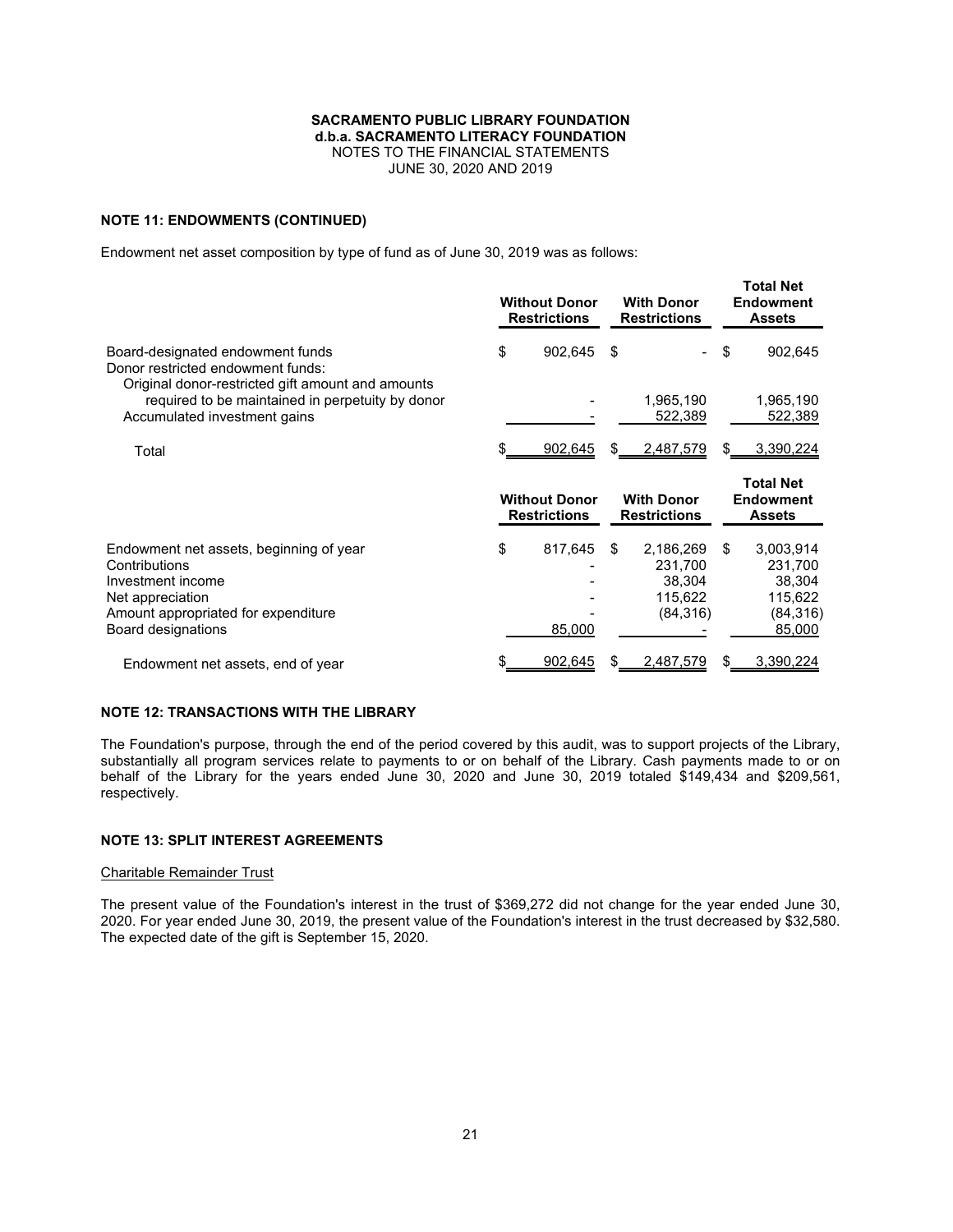#### **NOTE 14: EMPLOYEE BENEFIT PLAN**

The Foundation has a Savings Incentive Match Plan for Employees of Small Employers (the Plan). The Plan covers all employees. Under the terms of the Plan, the Foundation matches employee contributions dollar for dollar up to a maximum of 3% of compensation. Contributions to the Plan for the years ended June 30, 2020 and June 30, 2019 totaled \$5,372 and \$4,493, respectively.

### **NOTE 15: OPERATING LEASES**

The Foundation leases its facilities under an operating lease. Rental expense for the years ended June 30, 2020 and 2019 related to this lease totaled \$14,416 and \$13,636, respectively.

Future minimum commitments under operating leases are as follows:

### **For fiscal year ending**

| June 30, 2021<br>June 30, 2022 | S. | 19.760<br>11.866 |
|--------------------------------|----|------------------|
| Total                          |    | 31,626           |

### **NOTE 16: ARTWORK**

The Foundation has artwork, appraised at approximately \$4,000,000, that is on public display. The Foundation has adopted a policy of not capitalizing the collection of artwork in its financial statements. Accordingly, no collection items are recognized as assets, whether they are purchased or received as a donation. Purchases of collection items reduce net assets in the period when purchased. Proceeds from insurance recoveries are recorded as increases in net assets when received. The artwork is not allowed to be sold.

### **NOTE 17: COMMITMENTS AND CONTINGENCIES**

The World Health Organization declared the worldwide coronavirus (COVID-19) outbreak a public health emergency on January 30, 2020 and officially declared it as a pandemic as of March 11, 2020. Management has performed an evaluation of certain financial statement line items such as contributions receivable, fixed assets, and notes payable to determine whether valuation or impairment adjustments should be made. Management has determined that the amounts reported on the financial statements are properly valued as of June 30, 2020. However, since the duration and full effects of the COVID-19 outbreak are yet unknown there could be future negative impacts to the financial condition of the Foundation.

#### **NOTE 18: SUBSEQUENT EVENTS**

On March 31, 2020, the Sacramento Public Library Authority (the "Authority") filed suit against the Foundation demanding that the Foundation change their name and relinquish their assets.